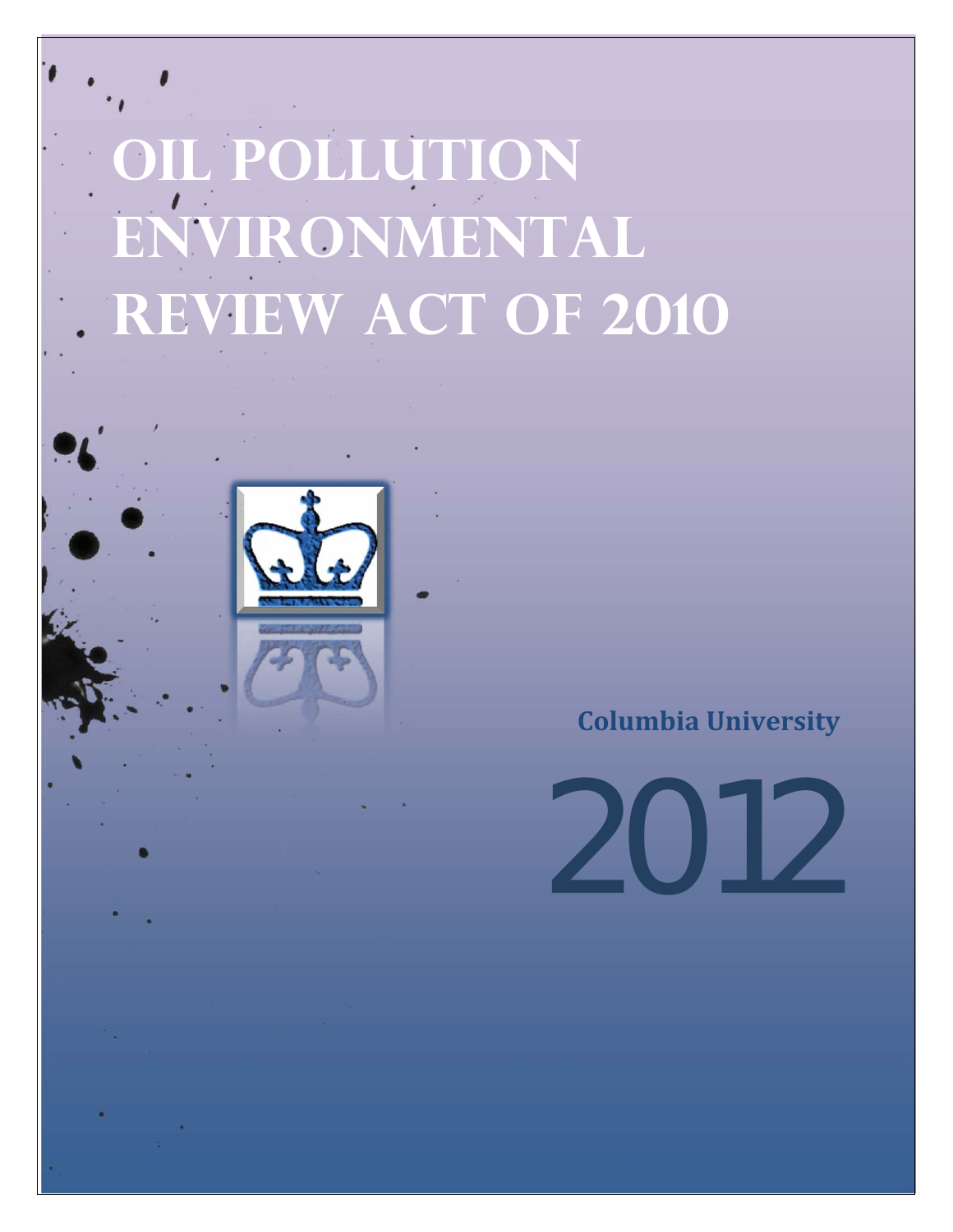*Columbia University – School of International and Public Affairs* 

## **H.R. 52: Oil Pollution Environmental Review Act**

**A Comprehensive Report on Offshore Drilling, Its Problems, and the Efforts to Remediate Them** 

> *Compiled by*  Magdalena Dewane Asif Iqbal Patrick Niemeyer

*Team Members* Jessica Donohue Mark Franks Alfonso Galarce Jacqueline Geaney Patrick Guerdat Karin Kaechele Blair Matthews Sheng Yan

*Faculty Advisor* Professor Kathleen Callahan

#### **Workshop in Applied Earth Systems Management**

August 17, 2012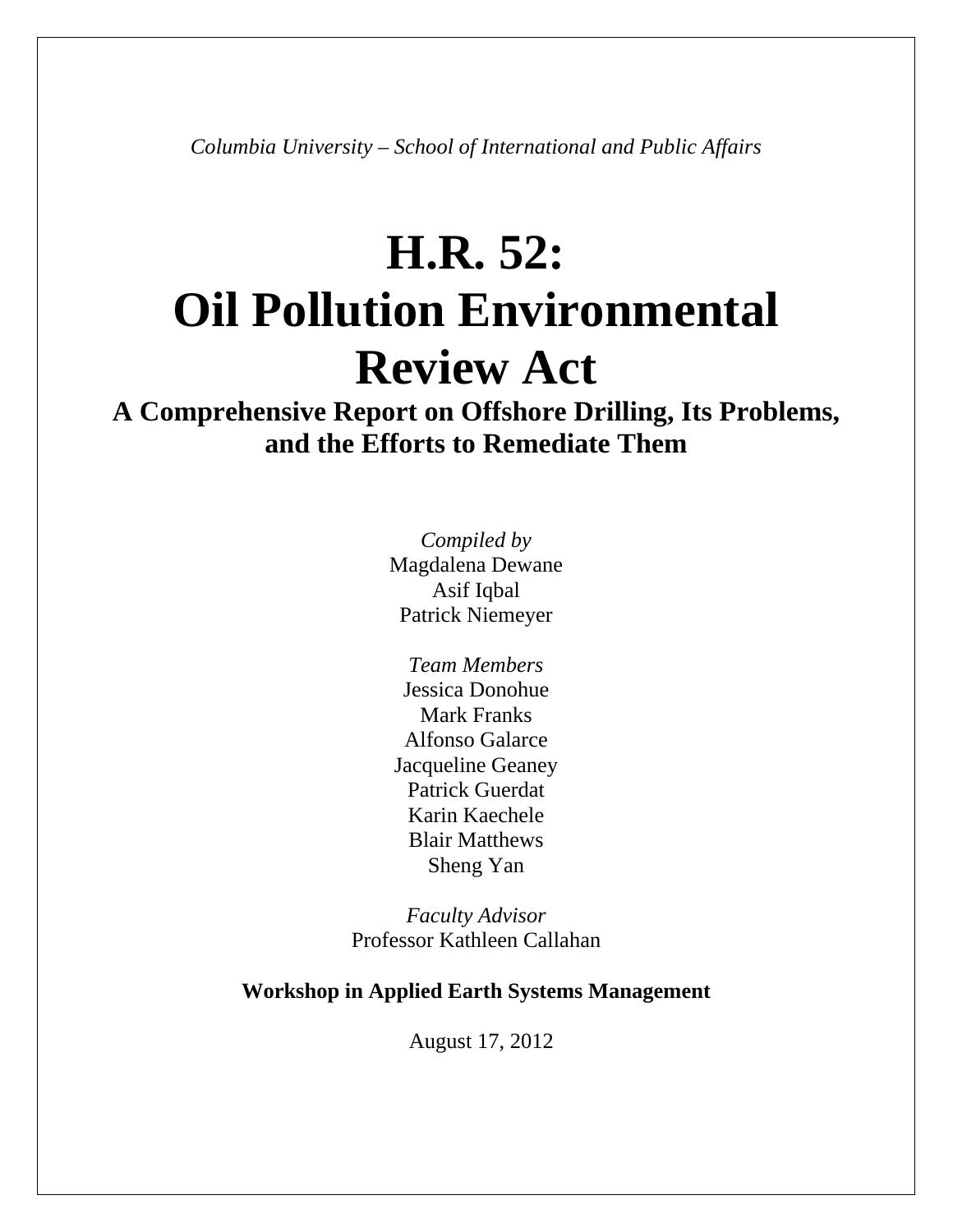#### **Abstract**

The Oil Pollution Environmental Review Act, or OPERA, amends existing legislation so that drilling undertaken on continental shelf lands will be subject to greater scrutiny. Oil spills are harmful to the environment, causing short-term losses of animal life and human health, and having long-term effects that can persist for decades. If OPERA is successful in its goals, it will make fossil fuel production a smoother and safer process. As there are many factors that determine the effectiveness of regulatory oversight, it will be difficult to determine how successful OPERA will be until decades after its passage. Discussion over this issue is often clouded by political biases. The recent Deepwater Horizon Spill looms large in the public's memory, and science is still trying to grasp the full impact of oil drilling, whether mishaps occur or not. Hopefully, OPERA can contribute to greater scientific understanding and cooperation between regulators and those they regulate.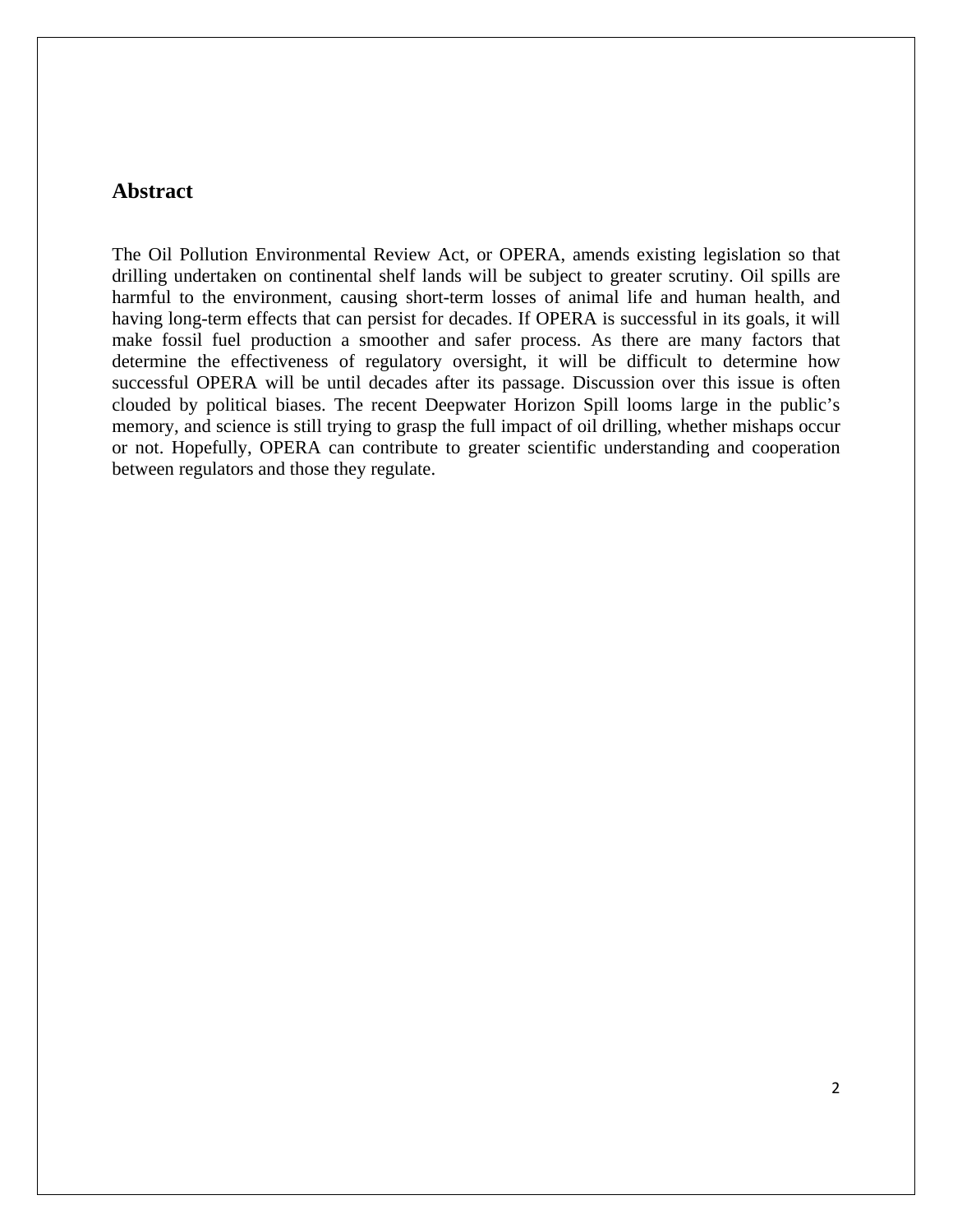### **Table of Contents**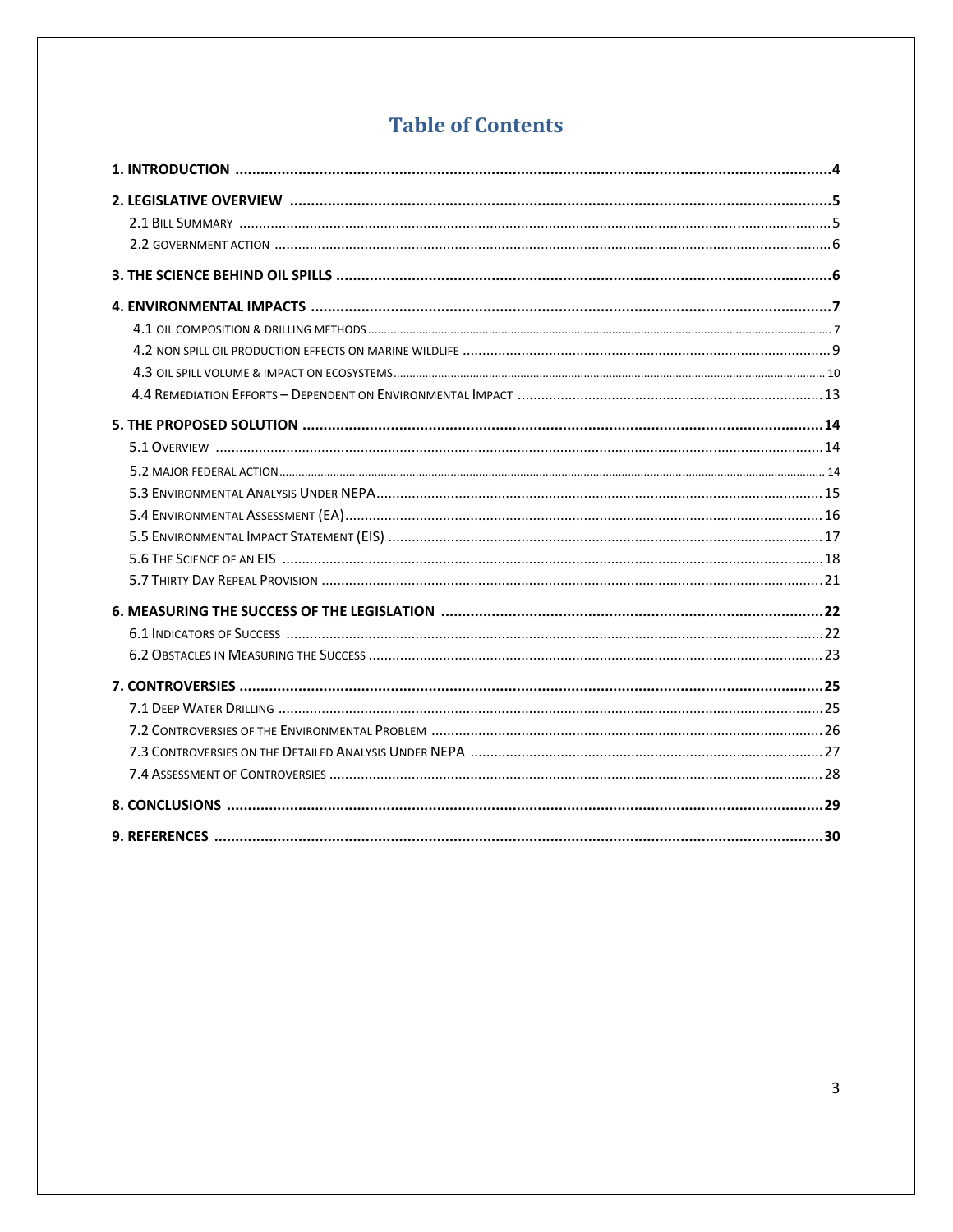#### **1. Introduction**

 In 1953, Congress passed the Outer Continental Shelf Lands Act (OCSLA). This act extended federal jurisdiction to include mineral resources in offshore regions including the Gulf of Mexico, the Atlantic, the Pacific, and off the coast of Alaska. The National Environmental Policy Act, or NEPA, became U.S. law in 1969. It marked a massive expansion in federal power, making the mediation among environmental, industrial, and technological interests a national rather than state issue. These two pieces of legislation laid the groundwork for the Oil Pollution Environmental Review Act (OPERA), which amends OCSLA so that offshore drilling now falls under greater scrutiny from the federal government. It eliminates the application of Categorical Exclusions for offshore drilling, which are procedures by which agencies seeking licenses or permits to drill in a federally mandated area can apply, only if minor revisions to administrative or environmental actions are proposed.

 OPERA intends to make offshore drilling exploration, development, extraction, and production safer to offshore and coastal ecosystems. The short-term goal of OPERA, however, is not to end oil spills outright but to provide a comprehensive environmental review framework in order to reduce risk. The two steps that remain in the oversight process are Environmental Assessments (EAs) and Environmental Impact Statements (EISs). The long-term effects of OPERA would take decades to measure, as major spills do not happen often, and are affected by numerous factors, not just regulatory oversight.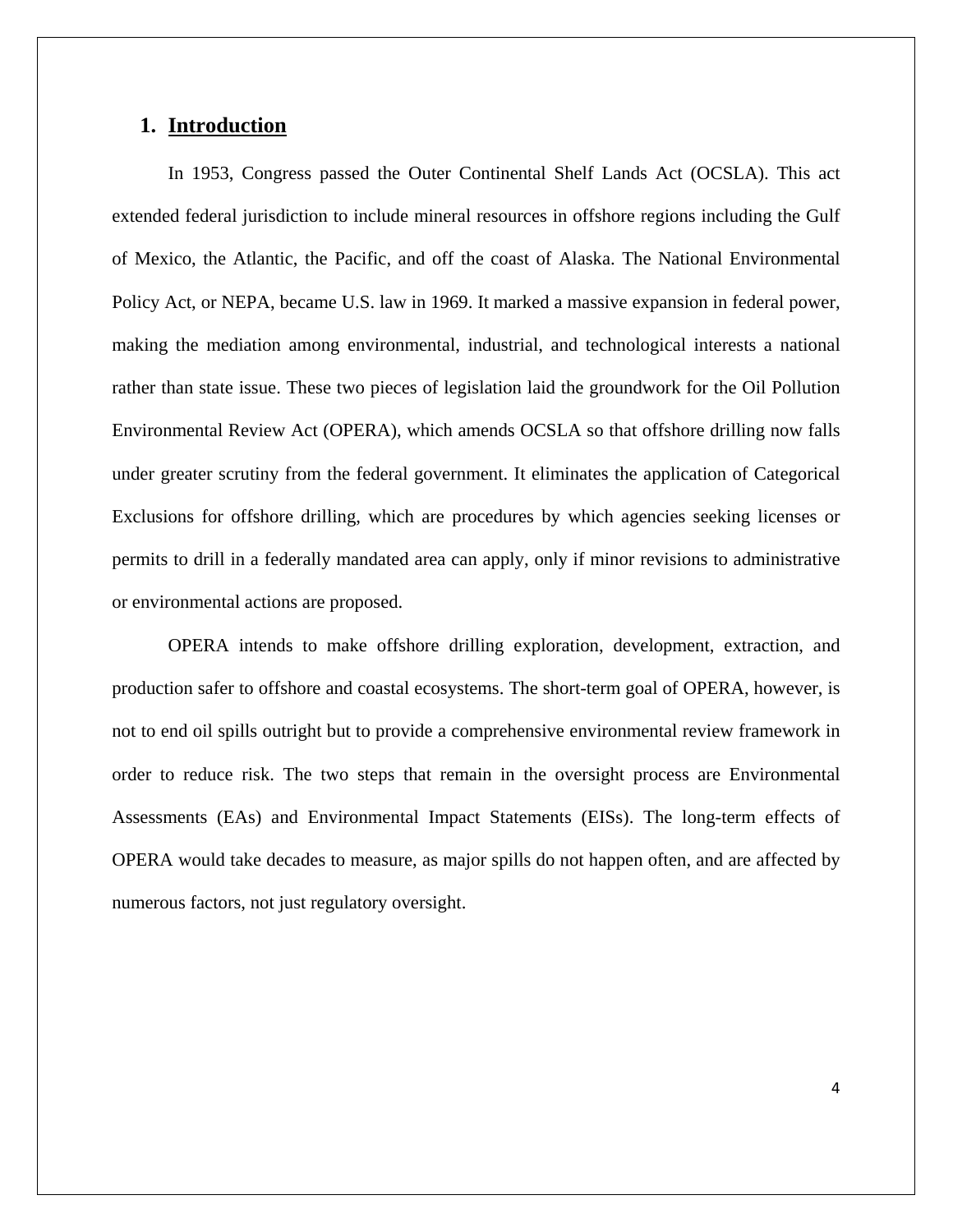#### **2. Legislative Overview**

#### *2.1 Bill Summary*

 The Oil Pollution Environmental Review Act, or OPERA, amends the Offshore Continental Shelf Lands Act (OCSLA), which asserted that mineral resources off of the U.S. coast were under federal, rather than state, jurisdiction.<sup>1</sup> The amendment requires federal regulatory agencies to treat any plan for surveying or establishing offshore drilling sites or any lease sales by the government as a "major federal action" – affecting the quality of the environment. By categorizing offshore drilling activity as a major federal action, OCSLA requires companies to bid for licenses to drill and extract offshore resources, which is mandated by the provisions of the National Environmental Policy Act of 1969 (NEPA) decreeing that the federal government was the steward of the U.S.'s environment and natural resources. $2^2$ 

Under NEPA, all major federal actions are subject to detailed environmental analysis. - Environmental analysis refers to an Environmental Assessment (EA) and the more in-depth Environmental Impact Statement (EIS). OPERA removes Categorical Exclusions from environmental analysis for such activities. Categorical Exclusions are issued for agency-specific actions that are determined by the government to have no significant environmental impact. Examples of exclusion activities include minor facility renovations such as hiking trail restoration, rehabilitation of natural lands, or revision of administrative procedures.

<sup>&</sup>lt;sup>1</sup> Outer Continental Lands Act 1952

<sup>&</sup>lt;sup>2</sup> National Environmental Policy Act 1969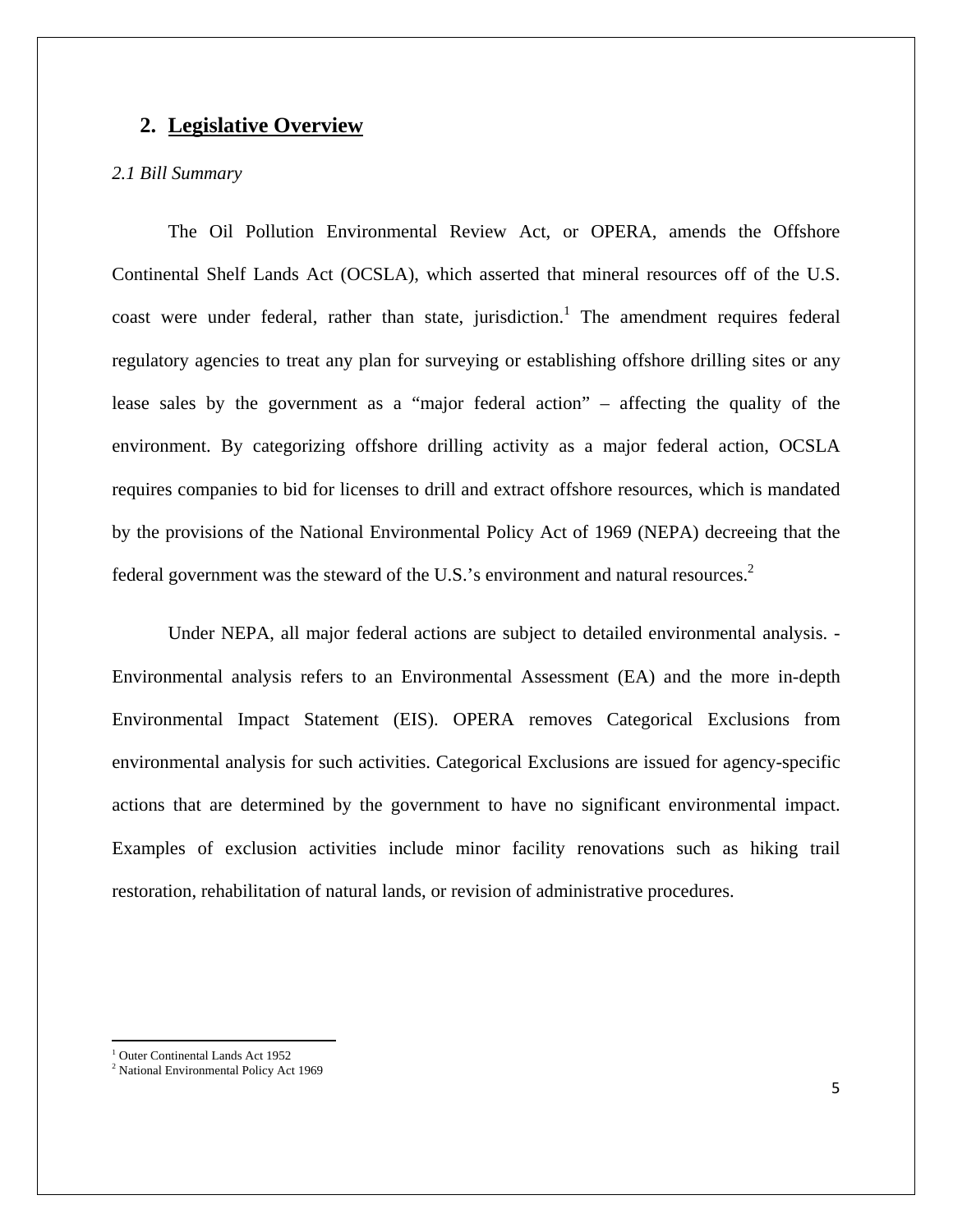Finally, OPERA eliminates an existing thirty day timeframe in which the Secretary of the Interior must approve or reject offshore drilling actions as proposed in Environmental Assessments.<sup>3</sup>

#### *2.2 Government Action*

 OPERA does not establish a new framework for regulation; it amends existing legislation—the OCSLA—to require more thorough analysis. The legislation does not eliminate all risk involved in drilling, but rather serves as an impetus to increase the data upon which federal decisions are made in order to minimize the risk and breadth of future disasters.<sup>4</sup>

#### **3. The Science Behind Oil Spills**

Oil spills have immediate impacts, such as the contamination of benthic and zooplankton communities<sup>5</sup>, as well as longer-term impacts such as the poisoning of marshlands that can upset the balance of an ecosystem for decades to come.<sup>6</sup> Oil itself is very toxic<sup>7</sup>, composed of hydrocarbons that can be harmful to organisms at all levels of the food chain. Additionally, the issue of oil drilling itself can lead to ocean contamination for the benthic community level even when no spill occurs.<sup>8</sup>

 3 HR 52 Oil Pollution Environmental Review Act

<sup>4</sup> HR 52 Oil Pollution Environmental Review Act

<sup>5</sup> Kinako, Pius D.S. "Short-term Effects of Oil Pollution on Species Numbers and Productivity of a Simple Terrestrial Ecosystem." *Environmental Pollution Series A, Ecological and Biological.* 26.2 (1981): 87-91. 6

<sup>&</sup>lt;sup>6</sup> Bowman, Rosemary S. "Dounreay Oil Spill: Major Implications of a Minor Incident." *Marine Pollution Bulletin.* 9.10 (1978): 269-73.

 $^7$  Toro, Dominic M. Di, Joy A McGrath, and William A. Stubblefield. "Predicting the toxicity of neat and weathered crude oil: Toxic potential and the toxicity of saturated mixtures. Environmental Chemistry. 26.1(2007): 24-36.

<sup>&</sup>lt;sup>8</sup> Grant, Alastair. "Toxicity of Sediments from around a North Sea Oil Platform: Are Metals or Hydrocarbons Responsible for Ecological Impacts?"

*Marine Environmental Research.* 53.1 (2002): 95-116.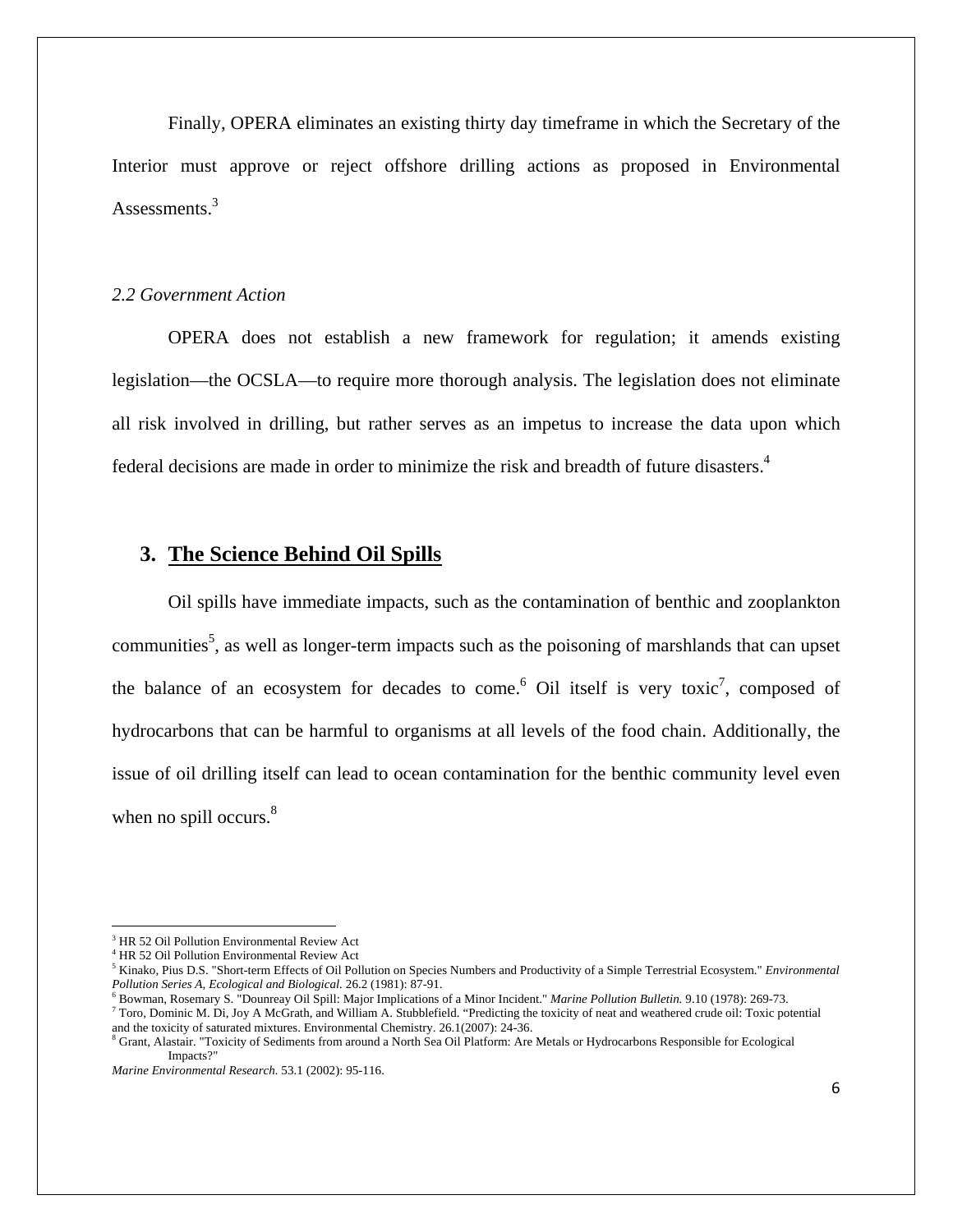Oil spills are dangerous to human life as well, both directly and indirectly. Many of the components of oil are toxic to humans<sup>9</sup>, and in the event of a major spill, fisheries are often shut down immediately due to potential contamination affecting the food chain. Tourism and recreation along coastal areas decrease as well, causing significant harm to the economy of the region through the cessation of commercial fishing<sup>10</sup> and tourism revenue.<sup>11</sup> Additionally, fatal accidents occur during oil spills. Among the ten greatest spills between 1962 and 2008, over 770 drilling platform workers died<sup>12</sup>, making oil drilling itself a dangerous profession. Recovering from the spill also presents its own unique challenges, as the chemical dispersants used to break up the oil drifts into more manageable sizes have an effect on marine life that is still being debated, but could potentially be quite harmful.<sup>13</sup> Bioremediation, another remediation option, is a technique that uses microorganisms to break up the spill, although it presents promising results it is still being researched.<sup>14</sup>

#### **4. Environmental Impacts**

#### *4.1 Oil Composition and Drilling Methods*

Oil has a complex chemical composition, but its most concerning component is hydrocarbons—organic compounds that, depending on the complexity of their bonds, can be very difficult to break down (Figure  $1^i$ ). Hydrocarbons are formed from organic compounds that have been converted by intense pressure and heat over the course of millions of years into

Microbial Response." SpringerLink. Springer Science Business Media. 44.2(2002): 118-126.

<sup>9</sup> Cadahia, Beatriz Perez, Anunciacion Lafuente, Teresa Cabaleiro, Eduardo Pasaro, Josefina Mendez, and Bianca Laffon. "Initial study on the effects of Prestige oil on human health". Environment International. 33.2(2007):176-185.

<sup>&</sup>lt;sup>10</sup> BP. "Supporting the seafood industry". Jun. 2012.<br>Web.http://www.bp.com/sectiongenericarticle800.do?categoryId=9036594&contentId=7067596.

<sup>&</sup>lt;sup>11</sup> Carson, Richard T., and W. Michael Hanemann. "A Preliminary Economic Analysis of Recreational Fishing Losses Related to the Exxon Valdez Oil Spill". Report to the Attorny General of the State of Alaska. 1992.<br><sup>12</sup> Hopey, Don. "Choice is more oil or more risk to coast". Pittsburgh Post-Gazette. Jun. 2008.<br><sup>13</sup> Lessard, R. R., and G. DeMarco. "The Sign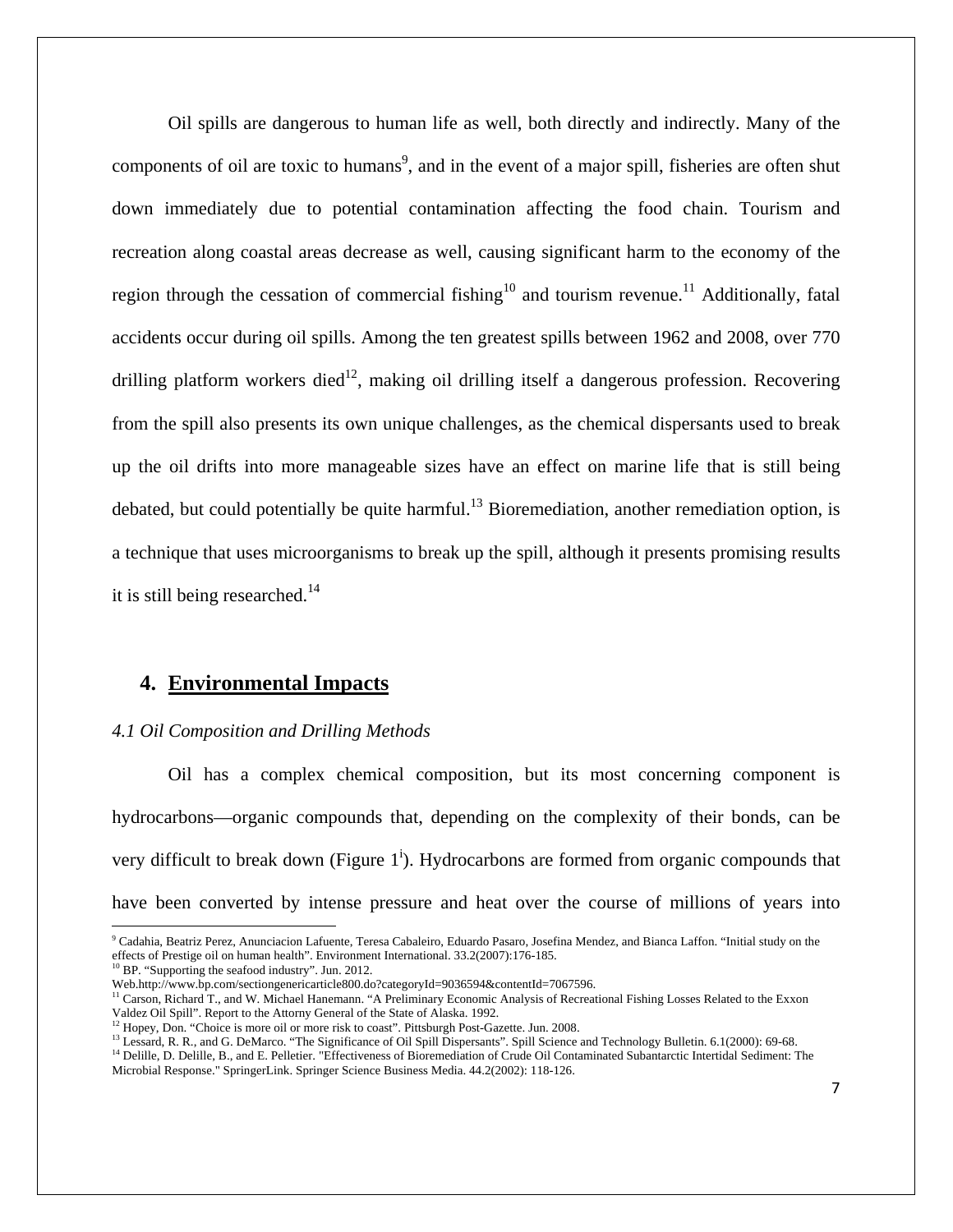petroleum, which exists today either on the surface of the earth or in deposits just beneath the surface.<sup>15</sup>

There are two methods for offshore drilling: bottomsupported and floating. In recent years, the depletion of oil at shallower depths has forced the oil industry to upgrade its methods in order to drill at depths greater than years' passed, which

| <b>MOLECULAR STRUCTURE OF VARIOUS HYDROCARBONS</b>                                                                                                |                                                                                                                              |                                                                                                                                 |  |
|---------------------------------------------------------------------------------------------------------------------------------------------------|------------------------------------------------------------------------------------------------------------------------------|---------------------------------------------------------------------------------------------------------------------------------|--|
| <b>Paraffins</b>                                                                                                                                  | <b>Aromatics</b>                                                                                                             | <b>Napthenes</b>                                                                                                                |  |
| <b>METHANE</b><br>(CH <sub>4</sub> )<br>Н<br>н—с—н<br>н<br>BUTANE (C <sub>4</sub> H <sub>10</sub> )<br>H H H H<br>H-C-C-C-C-H<br>Н<br>н<br>н<br>Н | BENZENE (C <sub>6</sub> H <sub>6</sub> )<br>Н<br>Н<br>$C == C$<br>$H-C$<br>$C-H$<br>W.<br>Н<br>w<br>H<br>$_{\rm c-c}$<br>H H | <b>METHYL</b><br>CYCLOPENTANE (C6H12)<br>H H<br>$H-C-C-H$<br>Η<br>$H$ — $C$ — $C$ — $H$<br>Н<br>$H$ — $C$ — $C$ — $H$<br>Н<br>Н |  |

*Fig. 1: The molecular chains formed by hydrocarbons range in simplicity (methane) to complexity (methyl cyclopentane).*

previously did not surpass  $6,000$  feet<sup>16</sup>. Now that the methods of drilling – ranging from sturdier rigs to submersible drilling vessels – grow more complex to account for these changes, more advanced techniques are required to compensate for anticipated spills. Research has indicated that the deeper a spill, the more difficult it is to clean up after it.<sup>17</sup>

Basic chemical and physical characteristics pertinent to this study are viscosity and volatility. High viscosity – similar to molasses and caused by heat – results in less horizontal

<sup>&</sup>lt;sup>15</sup> Agency for Toxic Substances and Disease Registry

<sup>16</sup> Greenberg, Jerry. "Offshore Drilling Rig Types". Energy Offshore Center, 2010.

<sup>&</sup>lt;sup>17</sup> Greenberg, Jerry. "Offshore Drilling Rig Types". Energy Offshore Center, 2010.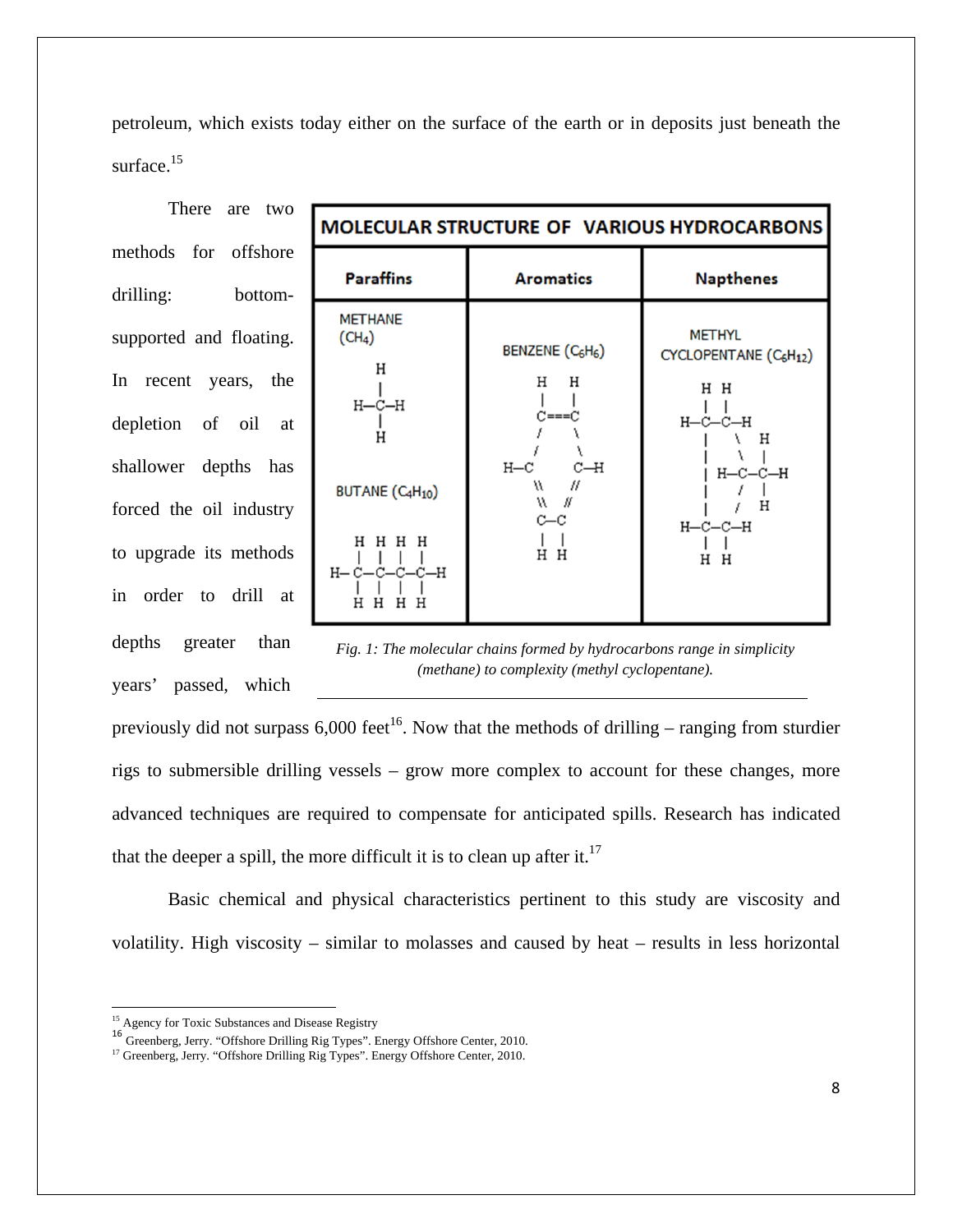spreading as temperature increases, viscosity decreases resulting in wider spreading.<sup>18</sup> Lighter, refined oil evaporates more readily into the atmosphere leaving denser products to break up and either float into a "mousse" or sink down onto the ocean floor. Oil groups can be divided into four main groups of different compounds such as saturated, unsaturated, aromatic, and polar; of those four, aromatic hydrocarbons, are the most hazardous and toxic. On average crude oil will contain 30% alkanes, 50% cycloalkanes, 15% aromatics, and 5% nitrogen.<sup>19</sup> Understanding the composition of oil and its chemical breakdown is pertinent to comprehension of its adverse effects on surrounding ecosystems. $^{20}$ 

#### *4.2 Non Spill Oil Production Effects On Marine Wildlife*

In the absence of spills, hydrocarbons travel far from drill sites and settle on the ocean floor. The longer a site is in operation, the farther away the hydrocarbon sediments are found. In one study, after nine years of drilling, sediments were found up to six kilometers from the drilling site.<sup>21</sup> These sediments have been observed to have a positive correlation with the loss of species in the benthic community, which hosts the highest level of marine biodiversity. Benthic algae serve as a food source for different species living in the water column, therefore loss of benthic algae impacts the systems of other marine zones as well. Additionally, studies on drilling mud (a fluid used to aid in the drilling of boreholes) suggest that the negative effects of drilling may be associated with the type of drilling mud used to maintain the borehole, rather than from the oil leaking out from the hole. Oil-based drilling muds are associated with reduced

<sup>&</sup>lt;sup>18</sup> Kingston, Paul F. "Long-Term Environmental Impact of Oil Spills." Centre for Marine Biodiversity and Biotechnology, Department of Biological Sciences, Heriot-Watt University, Riccarton, Edinburgh EH14 4AS, Scotland, UK. 9 May 2002. Web.<br><sup>19</sup> Payne, J.R. and Phillips. C.R. "Photochemistry of Petroleum in Water." *Environmental Science and Technology*

<sup>&</sup>lt;sup>20</sup> Payne, J.R. and Phillips. C.R. "Photochemistry of Petroleum in Water." *Environmental Science and Technology* (1985): 19:7<br><sup>21</sup> Frode, Olsgard, and Gray S. John. "A Comprehensive Analysis of the Effects of Offshore O

Benthic Communities of the Norwegian Continental Shelf."*Marine Ecology Progress Series.* 122nd ser. (1995): 277-306. Web.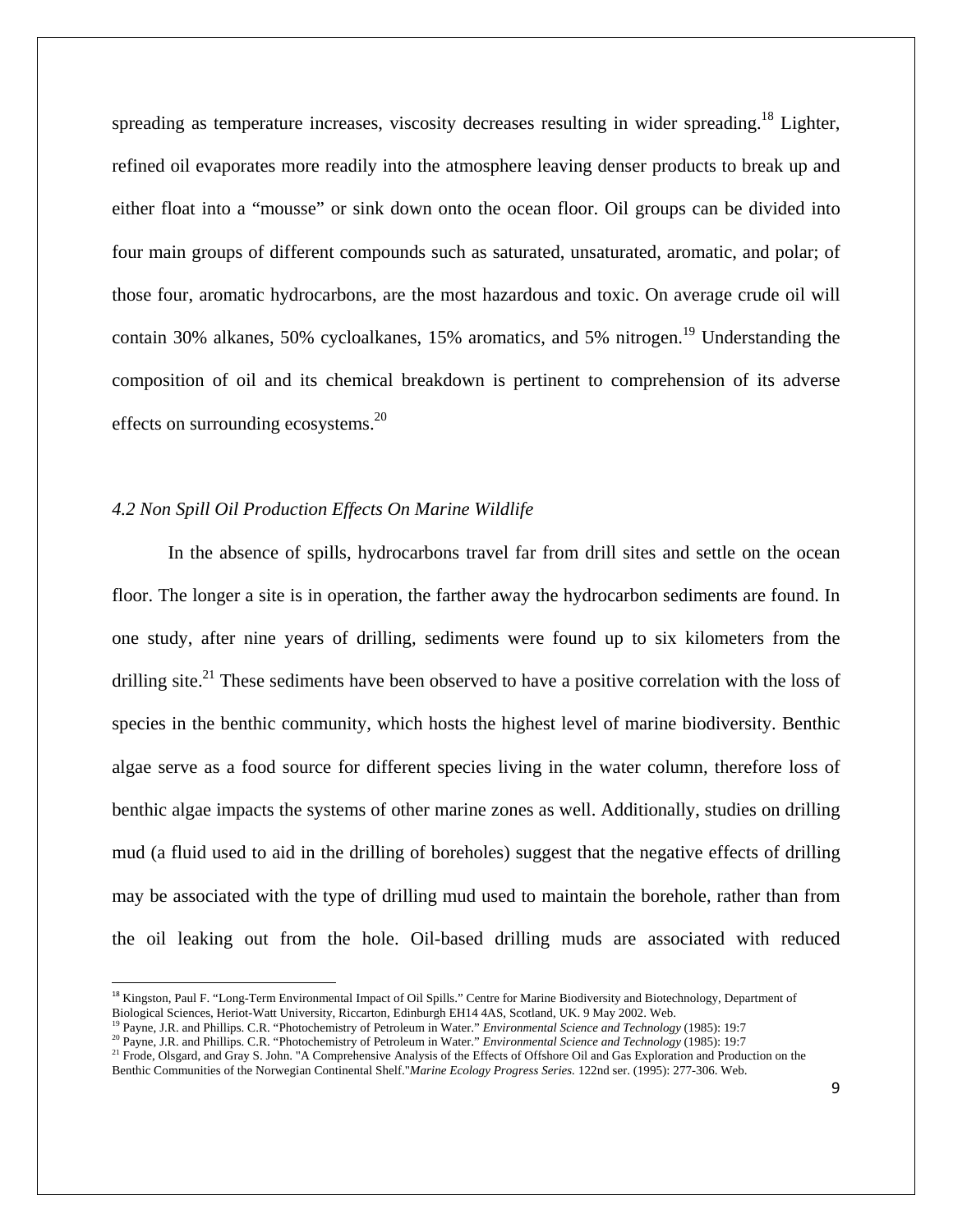populations of certain sensitive species, with damage increasing with proximity to the drill site and larger organisms being affected near the drill site. It is important to note that, for the most part, water-based drilling muds are not associated with damage to the benthic community.<sup>22</sup>

#### *4.3 Oil Spill Volume and Impact on Ecosystems*



weather conditions, evaporates. In the Exxon Valdez tanker spill of 1989, for example, 30% of the 38,000 tons spilled, evaporated into the atmosphere. In spills, much of the oil dissolves into moderately toxic, low-weight compounds in the water.<sup>23</sup> As much as 35 percent of it can end up

<sup>22</sup> Daan, Rogier and Mulder, Maarten. "On the short-term and long-term impact of drilling activities in the Dutch sector of the North Sea" *ICES J. Mar. Sci. (1996) 53 (6): 1036-1044.*

<sup>&</sup>lt;sup>23</sup> Kingston, Paul F. "Long-Term Environmental Impact of Oil Spills." Centre for Marine Biodiversity and Biotechnology, Department of Biological Sciences, Heriot-Watt University, Riccarton, Edinburgh EH14 4AS, Scotland, UK. 9 May 2002. Web.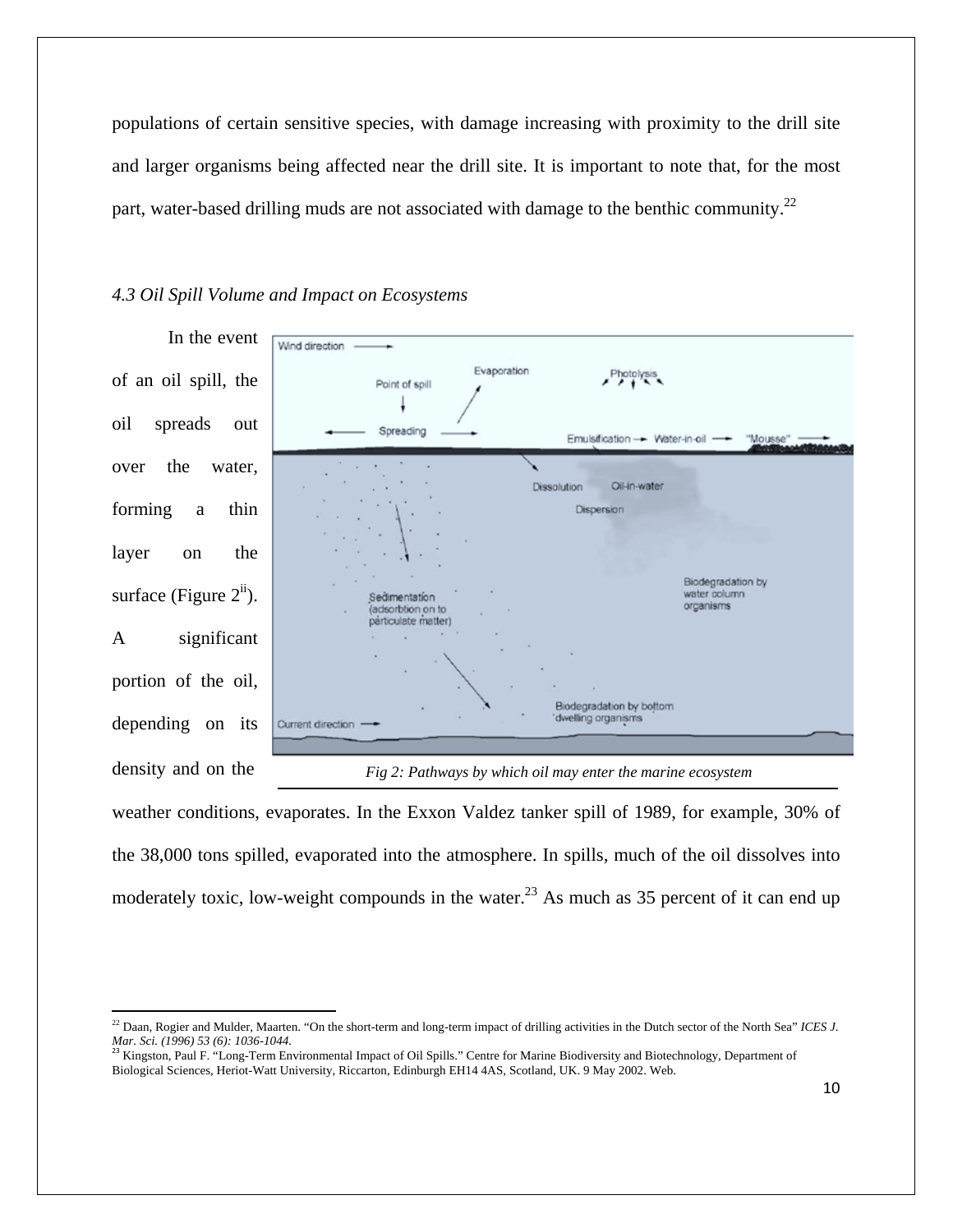in the sediments on the ocean floor.<sup>24</sup> Upon reaching this point, the oil can sink to the seabed along with other substances in the water column such as clay and sand, where it then becomes sequestered into the sediment. Benthic organisms can break down that oil, but in the case of extreme spills, the oil remains in the sediment. This kind of event can have severe long-term consequences.25

The long-term effects of loss of habitat and benthic community organisms exhibit a positive correlation between spill volume and total mortality; however, it is not true that larger spills always indicate lethal ones, or conversely, that smaller spills are less lethal. The Tsesis Spill of 1977 off the coast Sweden resulted in 1,000 gallons spilled, 600-700 of which were recovered, yet its significant impact on the ecosystem was widely documented<sup>22</sup>. The pelagic system recovered fairly quickly, but the benthic community was still contaminated by oil up to a year later. By contrast, the Exxon-Valdez spill released 38,000 gallons in the environment and resulted in more wildlife damage, yet like the Tsesis spill, the oil from the Exxon-Valdez proved to be surprisingly persistent<sup>26</sup>. Studies conducted almost ten years later showed that bird and sea otter populations were still struggling to return to pre-spill levels. Oil that was found in the sediment in 1992 had become so deeply sequestered into sediment that both physical barriers and a lack of access to oxygen prevented it from being degraded or weathered<sup>27</sup>. This information is not to discount the initial damage resulting from oil spills. Around 50% of the sea otters at the

 $^{25}$  Kingston, Paul F. "Long-Term Environmental Impact of Oil Spills." Centre for Marine Biodiversity and Biotechnology, Department of Biological Sciences, Heriot-Watt University, Riccarton, Edinburgh EH14 4AS, Scotland

<sup>&</sup>lt;sup>24</sup> Kingston, Paul F. "Long-Term Environmental Impact of Oil Spills." Centre for Marine Biodiversity and Biotechnology, Department of Biological Sciences, Heriot-Watt University, Riccarton, Edinburgh EH14 4AS, Scotland, UK. 9 May 2002. Web.

 $^{22}$  Elmegren, R., S. Hansson, U. Larsson, B. Sundelin, and P. D. Boehm. "The "Tsesis" oil spill: Acute and long-term impact on the benthos".

*Marine Biology.* 73.1 (1983): 51‐65.<br>
<sup>26</sup> Elmegren, R., S. Hansson, U. Larsson, B. Sundelin, and P. D. Boehm. "The "Tsesis" oil spill: Acute and long-term impact on the benthos".<br> *Marine Biology.* 73.1 (1983): 51‐65.

<sup>&</sup>lt;sup>27</sup> Elmegren, R., S. Hansson, U. Larsson, B. Sundelin, and P. D. Boehm. "The "Tsesis" oil spill: Acute and long-term impact on the benthos". *Marine Biology*. 73.1 (1983): 51‐65.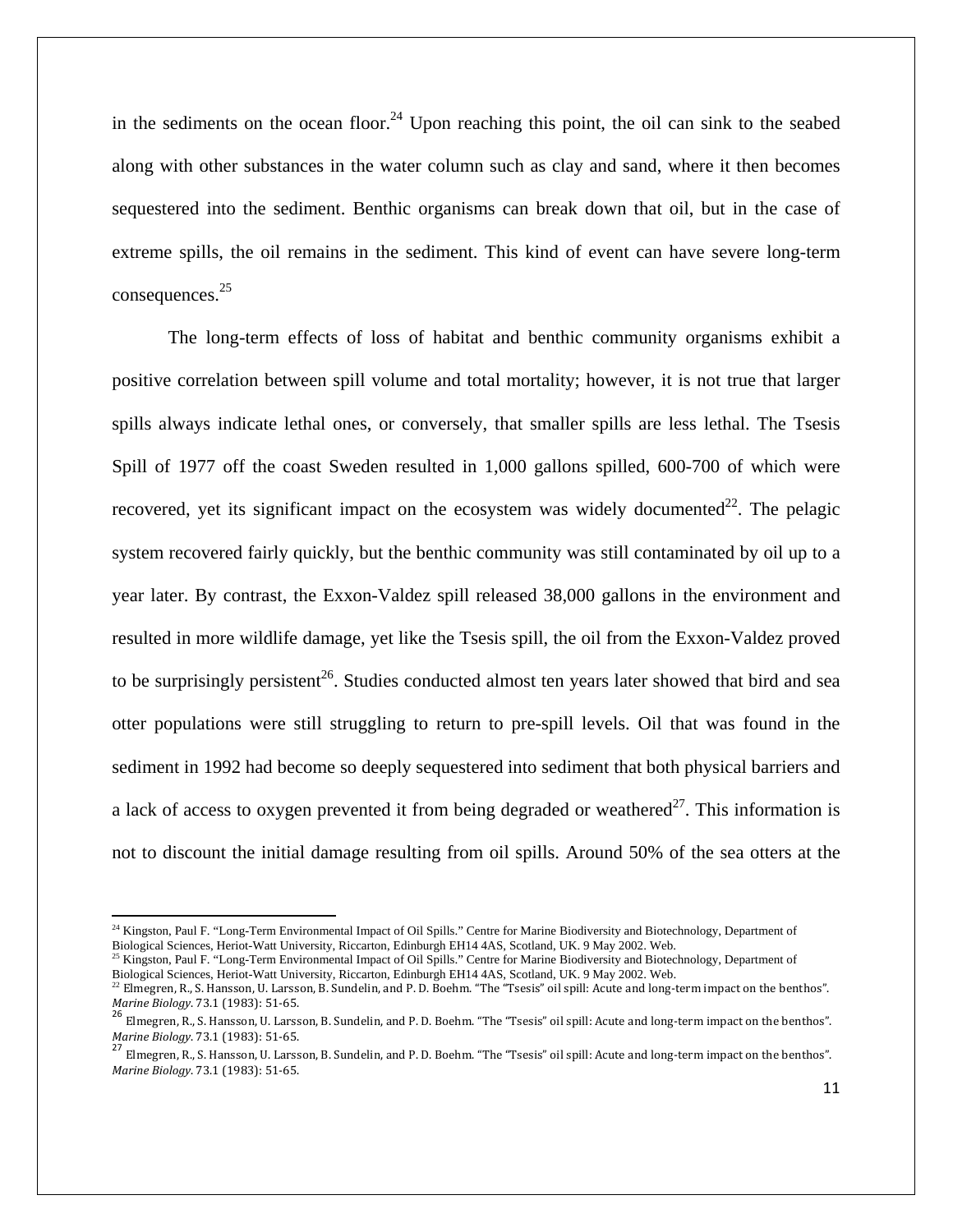Northern Knight Island were lost shortly after the Exxon-Valdez spill, and estimates of bird deaths were conservatively held at 250,000.<sup>28</sup> The BP Deepwater Horizon spill was the largest accidental oil spill in recorded history, resulting in the loss of 210 million gallons of oil throughout the region that killed birds, sea turtles, fish, and contaminated thousands of miles of coastline.29 Long-term recovery after a spill is often very slow. Some regions, like marshes, can take decades to recover.<sup>30</sup> In the short term, there is a very strong correlation between spill volume and wildlife fatalities (Figure  $3^{\text{iii}}$ ).



Spill volume vs. estimated total mortality

*Fig 3: The correlation between the size of the spill and the number of bird fatalities.* 

<sup>&</sup>lt;sup>28</sup> Peterson, Charles H., Rice, Stanley D., Short, Jeffrey W., Esler, Daniel, Bodkin, James L., Ballachey, Brenda E., Irons, David B. "Long-Term Ecosystem Response to the Exxon-Valdez Oil Spill" *Science 19 December 2003:* Vol. 302 *no. 5653 pp. 2082-2086.* Web.

<sup>&</sup>lt;sup>29</sup> "Southern Environmental Law Center  $\hat{A}$ » Newsroom  $\hat{A}$ » Government Approval Of New Deepwater Oil Drilling Ignores Gulf Disaster." Southern Environmental Law Center  $\hat{A}$ » Newsroom  $\hat{A}$ » Government Approval Of New Deepwater Oil Drilling Ignores Gulf Disaster. N.p., n.d. Web. 12 June 2012.

<sup>&</sup>lt;sup>30</sup> Kingston, Paul F. "Long-Term Environmental Impact of Oil Spills." Centre for Marine Biodiversity and Biotechnology, Department of Biological Sciences, Heriot-Watt University, Riccarton, Edinburgh EH14 4AS, Scotland, UK. 9 May 2002. Web.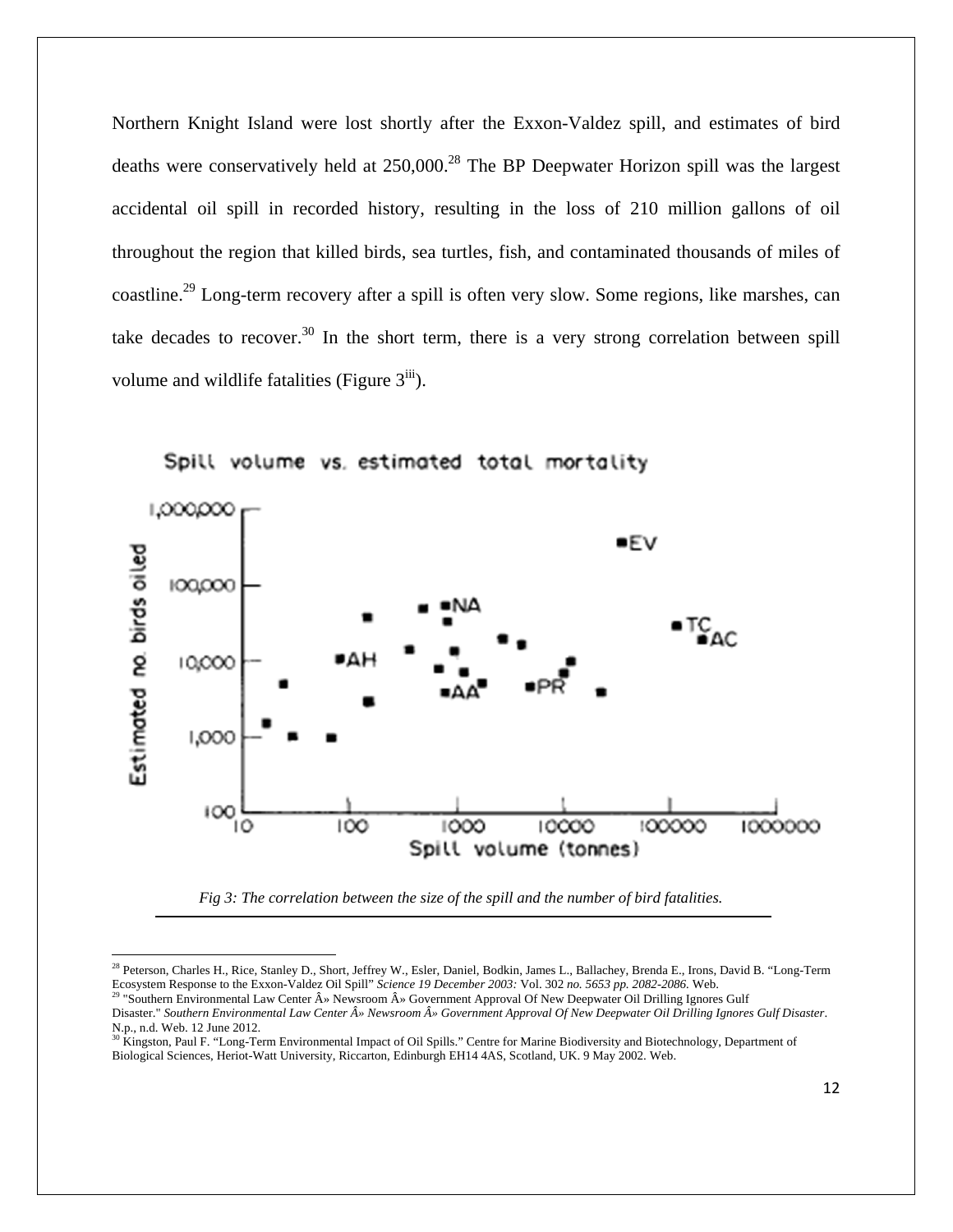#### *4.4 Remediation Efforts – Dependent on Environmental Impact*

There are three different categories of remediation methods on oil spills: physical, chemical, and thermal. Oil spill remediation employs combinations of techniques from the different categories, and the chosen combination varies, depending on the nature and scope of the spill. Physical methods do not alter the chemical properties of oil, and therefore have a low impact on marine life. These methods include booms, which serve as barriers to contain oil, and skimmers, which collect oil from the surface. Chemical methods, which include the use of dispersants and solidifiers, alter the composition of oil. Dispersants do not remove oil, but break it down into smaller pieces that are dispersed into the water column to be degraded by the existing microorganisms.<sup>31</sup> Sometimes additional microorganisms are introduced to the site to accelerate the degradation process, which is known as bioremediation.<sup>32</sup> There is controversy about the impact of dispersants on marine life, with some results suggesting that they lead to higher rates of bioaccumulation of oil components in fish.<sup>33</sup> Solidifiers change the physical state of oil from liquid to solid to make recovery easier. This method is used less frequently than dispersants, due to the economic costs of recovering solidified oil, which is removed manually, using shovels and pool nets, causing cleanup and disposal costs to skyrocket in addition to the negative environmental impacts of sunken solidified oil on benthic communities.<sup>34</sup> Thermal remediation is the use of burning to remove oil, and is effective when employed immediately

<sup>31</sup> Dave, D., and A. E. Ghaly. "Remediation Technologies for Marine Oil Spills: A Critical Review and Comparative Analysis." *American Jounral of Environmental Science* 7.5 (2001): 423-440.<br><sup>32</sup> Bassères, D. Delille, A., and A. Dessommes. "Effectiveness of Bioremediation for Oil-polluted Antarctic Seawater." *SpringerLink*. Springer

Science Business Media, n.d. Web. 12 June 2012.

<sup>&</sup>lt;sup>33</sup> Kingston, Paul F. "Long-Term Environmental Impact of Oil Spills." Centre for Marine Biodiversity and Biotechnology, Department of Biological Sciences, Heriot-Watt University, Riccarton, Edinburgh EH14 4AS, Scotland, UK. 9 May 2002.

<sup>19</sup> Bassères, D. Delille, A., and A. Dessommes. "Effectiveness of Bioremediation for Oil-polluted Antarctic Seawater." *SpringerLink*. Springer Science Business Media, n.d. Web. 12 June 2012.

<sup>34</sup> Dave, D., and A. E. Ghaly. "Remediation Technologies for Marine Oil Spills: A Critical Review and Comparative Analysis." *American Jounral of Environmental Science* 7.5 (2001): 423-440.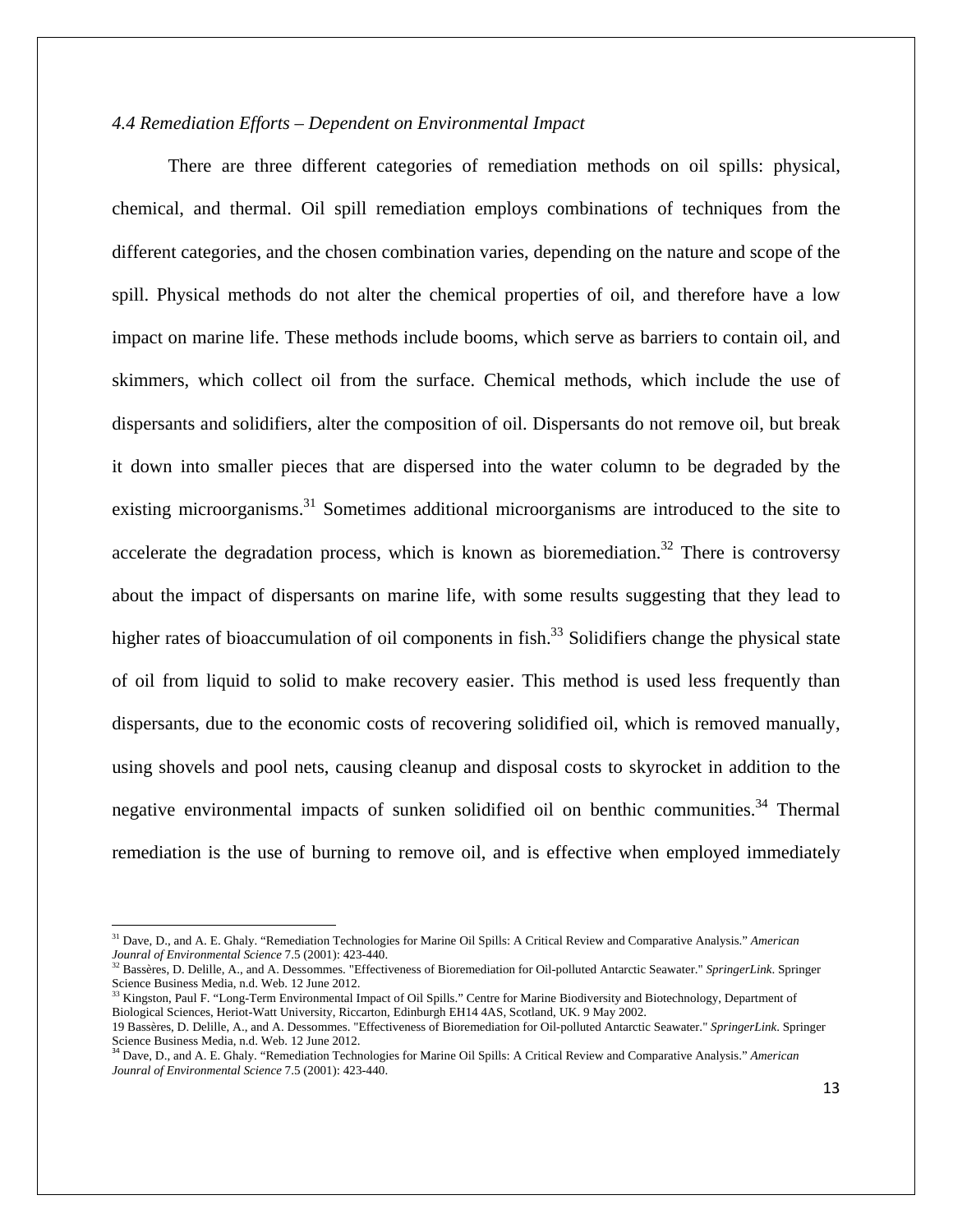after a spill occurs. Burning, however, produces significant air pollution that can impact both human and marine life.<sup>35</sup>

#### **5. The Proposed Solution**

#### *5.1 Overview*

The major proposed solutions in OPERA consist of three specific components for addressing environmental consequences of offshore drilling within the United States. First, OPERA reemphasizes that oil drilling proposals must be defined as a major federal action affecting the quality of the environment. By characterizing offshore drilling as a major federal action, OPERA requires a detailed environmental analysis of the proposed oil drilling and development by drilling companies, also known as lessees. These environmental analyses also require predictions for foreseeable subsequent actions, which was initially required as analysis criteria in the National Environmental Policy Act (NEPA) of 1969. The third provision in OPERA repeals a requirement that the Secretary of Interior approve proposed geological exploration plans within thirty days.  $36$ 

#### *5.2 Major Federal Action*

According to the definition in the Code of Federal Regulation, Section 1508.18, a "Major Federal Action" is "an action with effects that may be major and which is potentially subject to Federal control and responsibility. These actions include new and continuing projects and programs that are entirely or partly financed, assisted, conducted, regulated, or approved by

<sup>36</sup> H.R.52, Oil Pollution Environmental Review Act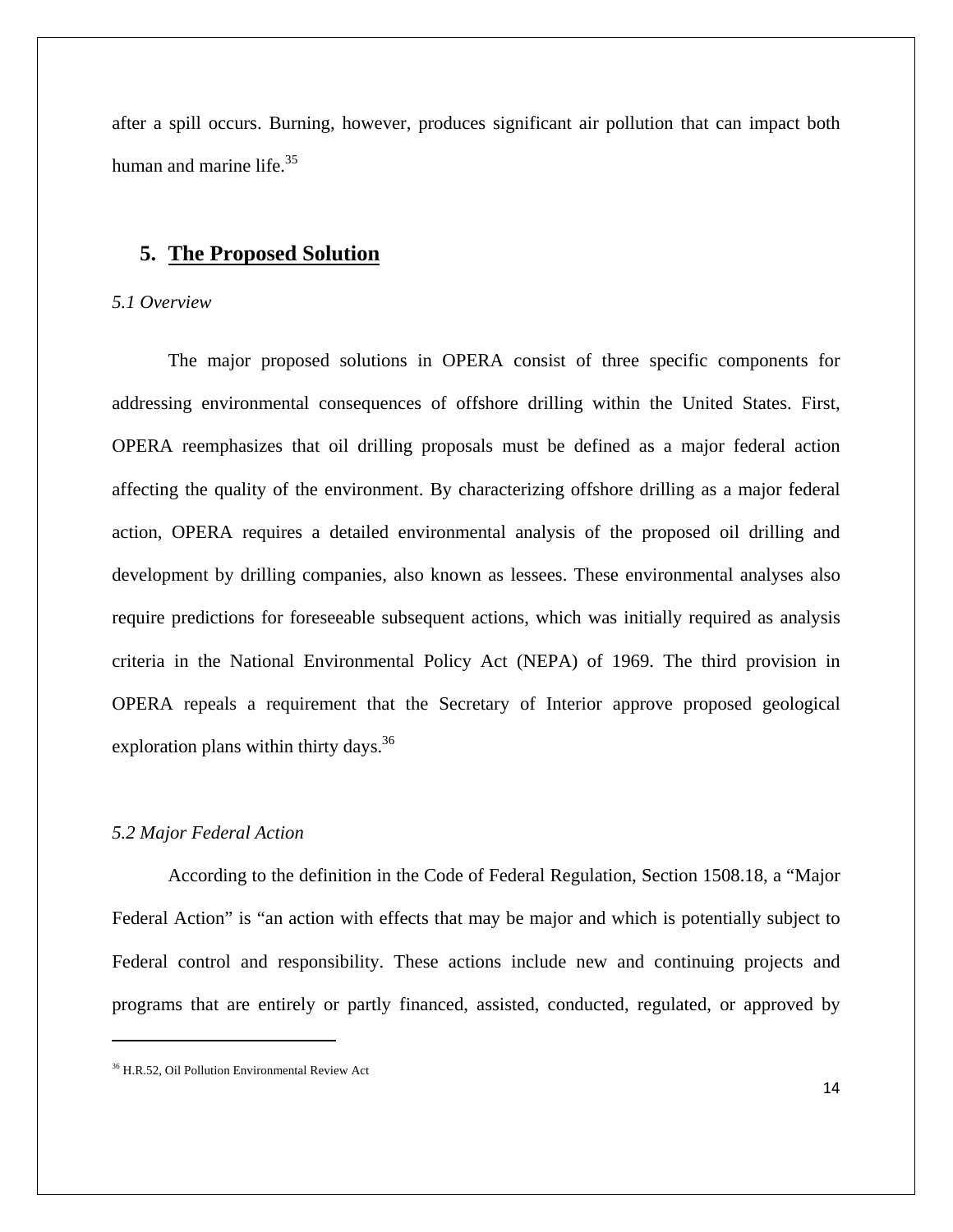federal agencies."37 This definition asserts that any proposed environmental development or production plans requiring federal oversight should be assessed by the federal government before action is authorized.

#### *5.3 Environmental Analysis Under NEPA*

 While OPERA does request detailed environmental analysis before the related federal agency approves proposed offshore drilling actions, NEPA also requires leasing companies to craft a detailed statement on how the proposed activities affect the quality of the human environment, which includes:

 *"(i) the environmental impact of the proposed action,(ii) any adverse environmental effects which cannot be avoided should the proposal be implemented, (iii) alternatives to the proposed action, (iv) the relationship between local short-term uses of man's environment and the maintenance and enhancement of long-term productivity, and (v) any irreversible and irretrievable commitments of resources which would be involved in the proposed action should it be implemented."* 

----Section 102, The National Environmental Policy Act of 1969

The language in the OPERA legislation implies that offshore drilling actions significantly affect the quality of human environments – drilling mud and produced water are two crucial detailed items for human environmental analysis. Drilling muds are used for the lubrication and

<sup>&</sup>lt;sup>37</sup> The Code of Federal Regulation, Section 1508.18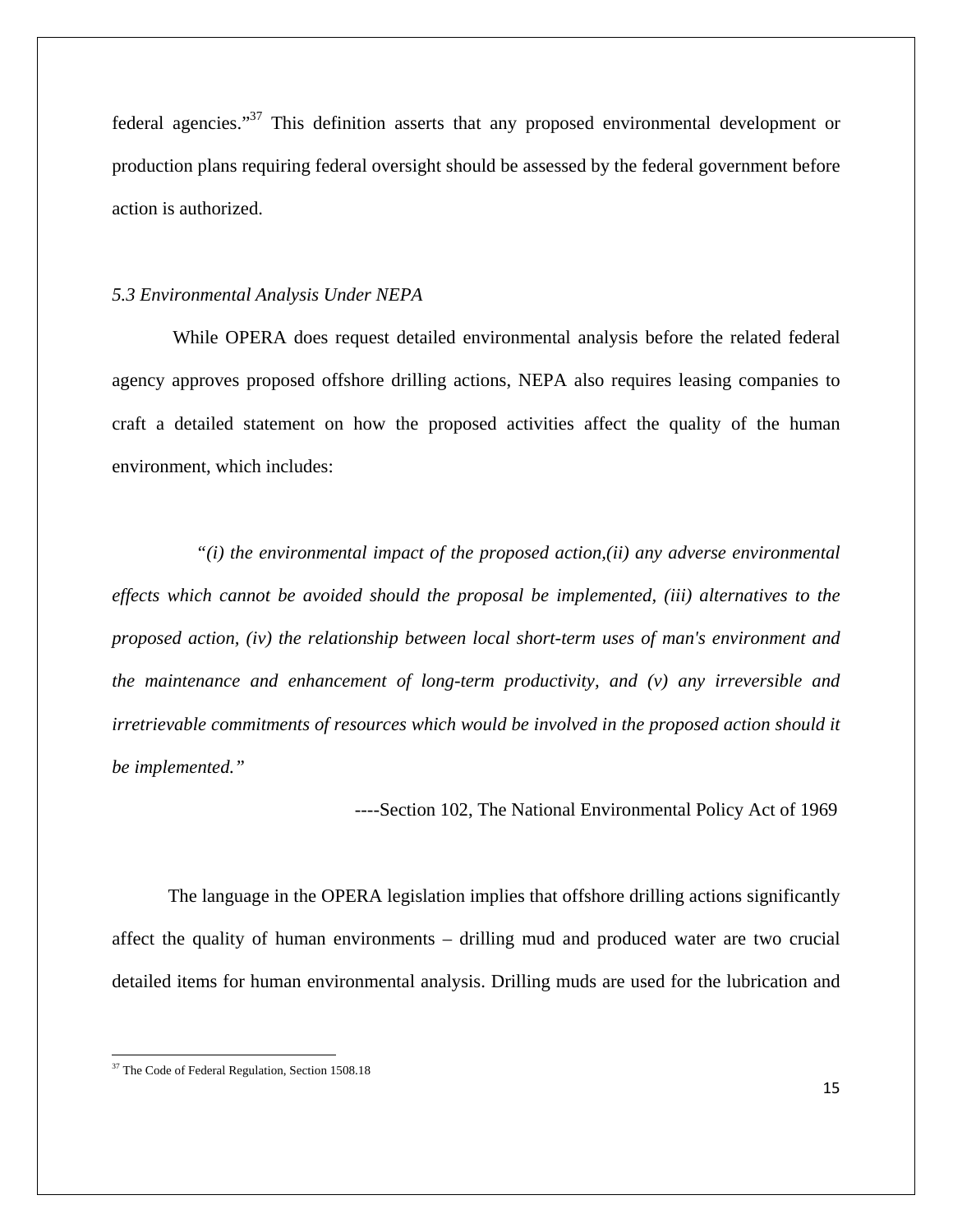cooling of the drill bit and pipe, and produced water is fluid trapped underground and brought up with oil and gas. $38$ 

The term "Categorical Exclusion" under NEPA means that when a review of the extraordinary circumstances discloses no potential environmental impacts, "the Department of the Interior may apply the Categorical Exclusion and allow a drilling company to proceed with development actions."39 Categorical Exclusions set aside, OPERA requires leasing companies to prepare an Environmental Assessment (EA) and an Environmental Impact Statement (EIS) when seeking approval for offshore activities.

#### *5.4 Environmental Assessment (EA)*

An Environmental Assessment (EA) is the first environmental analysis for offshore drilling activities conducted by the lessee, or drilling company. It is typically a short document including initial proposals for activity on federal land and it costs very little to lessees to produce.40 Additionally, the EA also includes suggestions and identified ways to modify the proposed actions so as to minimize their environmental effects.<sup>41</sup> Previously, under OCSLA, an EA provided evidence and analysis in determining whether to prepare an EIS for the reviewed action or not. Under the revisions of OPERA, an Environmental Impact Statement (EIS) will follow an EA regardless of the evidence within it.

 38 OCEANA- Impacts of Offshore Drilling OCEANA.ORG

<sup>39</sup> BOEMRE.GOV, Categorical Exclusion Reviews

<sup>40</sup> BOEM.GOV, Contents of an Environmental Assessment

<sup>&</sup>lt;sup>41</sup> U.S. Bureau of Land Management, National Environmental Policy Act Handbook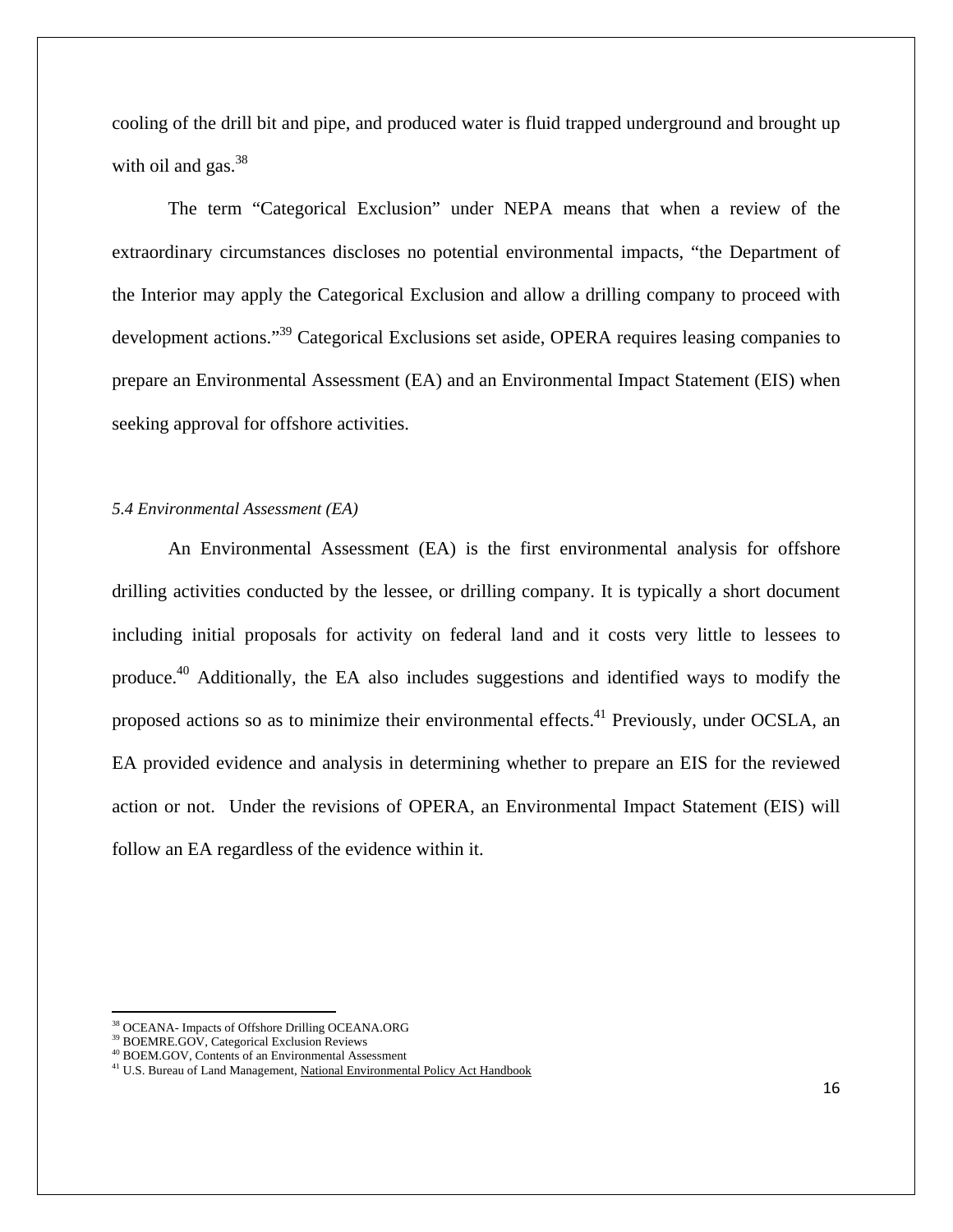#### *5.5 Environmental Impact Statement (EIS)*

The Environmental Impact Statement (EIS) is the document required by NEPA for development and production proposals that might affect the environment, after an EA has been reviewed. Within OPERA, EIS documents specifically refer to offshore drilling actions that may have "significant effects on the quality of the human environment".<sup>42</sup> As a tool for decisionmaking, EIS describes the rationale – positive and negative environmental effects – of the proposed action and proposes one or more alternatives for proper development. There is also an option for No Action Alternatives, which demonstrates what would happen if the agency chooses not to pursue the action. Normally, a full EIS process contains Scoping, Analytical Scenarios, Impact Analysis, Draft EIS and Public Review and Final EIS:

 *"(i)Scoping is the process of determining the contents of an effective EIS; (ii) Analytical Scenarios are developed for the proposal and alternative options; (iii) Impact Analysis is the particular analysis to the environmental concern through scoping; (iv) The impact analysis is first documented in a draft EIS, which is made of available to the public for 60-90 days; (v) The final EIS is to address public comments on the draft EIS."<sup>43</sup>*

----- "The EIS Process", Bureau of Ocean Energy Management, Regulation, and Enforcement

The Draft EIS is published for public review and comment for a minimum of 45 days. The Final EIS is then reviewed by the leading federal agency(s) in charge of the study before a final decision on the impact of the proposed project is made.

 $42$  H.R. 52, Oil Pollution Environmental Review Act

<sup>43</sup> BOEMRE.GOV, The EIS process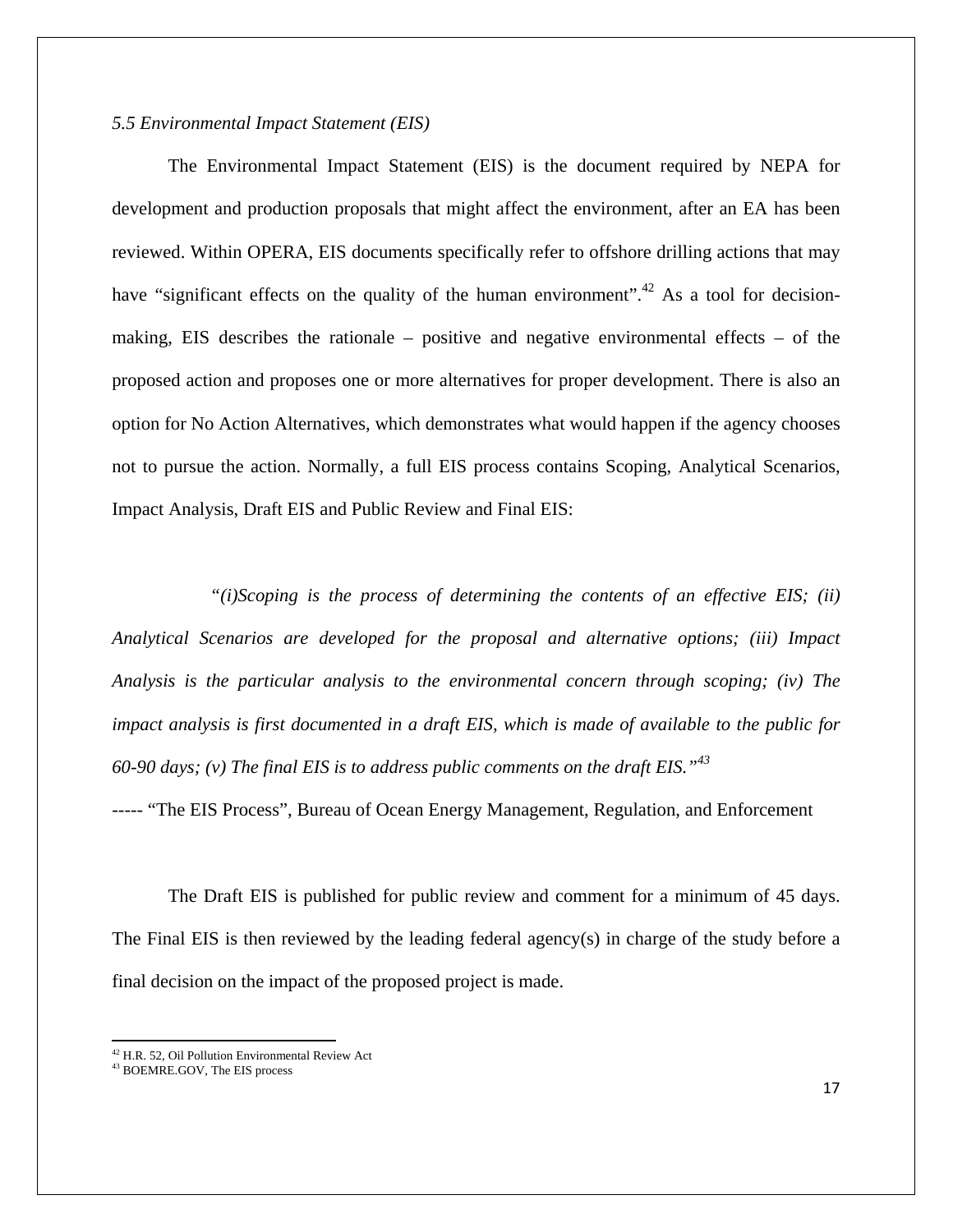#### *5.6 The Science of an EIS*

The eight criteria that comprise a detailed EIS under NEPA include specific and extensive reports that, while costly, produce assessments to environmental quality after major federal actions.

#### **1. Geological Studies**

The petitioner (also known as lessee or permittee) must first describe the geological objectives of drilling with the inclusion of maps detailing the prospective hydrocarbon sand for Exploration Plans (EP), which includes the entire lease block and the locations of the proposed wells. This study will also provide interpretations of the geological structure cross-sections indicating the location and depth of a proposed well. In addition, copies of a shallow hazard report from a high-resolution geophysical survey must be provided, followed by an assessment of the shallow hazards $44$ .

#### **2. Biological Studies**

If the Exploration Plans proposes sea-floor disturbing activities such as rig placement and construction barge use of anchors, chains, cables or wires, the petitioner will have to provide site specific information about the presence of federally listed threatened or endangered species and critical habitat. The study requires research on: (i) the benthic communities and the presence of Impact Producing Factors (IPF), (ii) water quality, (iii) fisheries and how they are affected by drilling fluids and cutting discharges, (iv) marine animals especially with regards to the effects of noise, effluents or ingestion of debris, (v) sea turtles (IPFs, noises, fluids, effluents, debris), (vi) the vicinity of offshore location, (vii) essential fish habitats (drilling muds, water discharges,

<sup>&</sup>lt;sup>44</sup> Cobalt International Energy, 2012 and BOEMRE, 2010.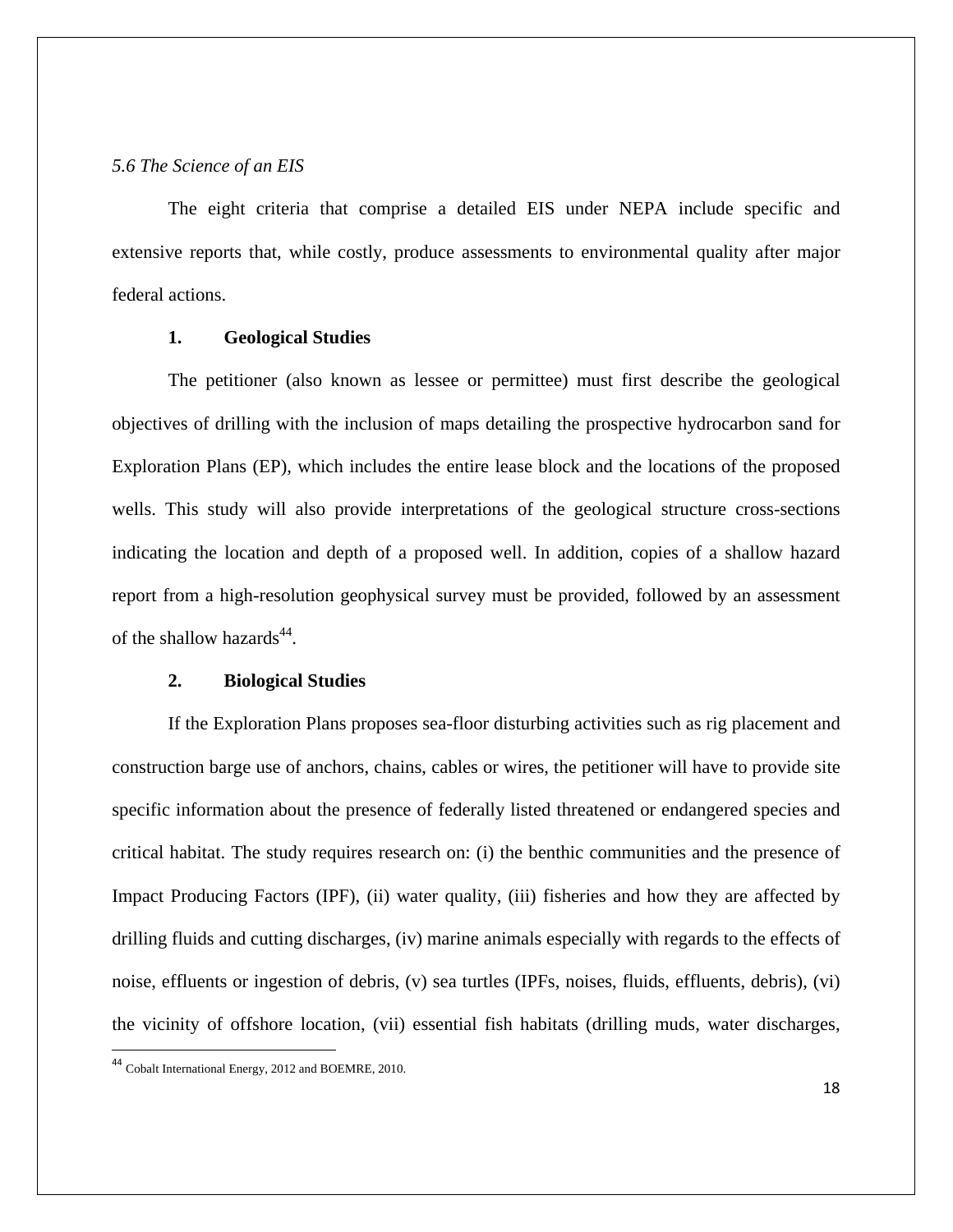water quality), (viii) marine and pelagic birds (air emissions, accidental oil spills, debris from vessels and facilities), (ix) shore birds and coastal nesting birds, (x) and about coastal wildlife refuges and wilderness areas<sup>45</sup>.

#### **3. Archaeological Studies**

An archaeological report must be provided to the Regional Supervisor for all projects where the sea floor could contain historic or prehistoric archaeological resources<sup>46</sup>.

#### **4. Social-Economic Studies**

Necessary information: (i) the estimated number of persons expected to be employed for the project, (ii) the transportation activities, (iii) the number of new employees and families likely to move in the affected area, (iv) an estimate of the major supplies, services, energy, water or other resources expected to be purchased in the area, that are necessary for the project, (v) and finally the types or contractors or vendors needed to carry the exploration plan<sup>47</sup>.

#### **5. Waste and Discharge Information**

The lessees and operators must provide assessment of the projected generated wastes, both solids and liquids, as well as operational wastes allowed by the appropriate National Pollutant Discharge Elimination System (NPDES) permit and any other identified wastes<sup>48</sup>. They must also describe the plans for treating, storing, or disposal of these wastes at their facility locations.

<sup>45</sup> Cobalt International Energy, 2012 and BOEMRE, 2010.

<sup>46</sup> Cobalt International Energy, 2012 and BOEMRE, 2010.

<sup>47</sup> Cobalt International Energy, 2012 and BOEMRE, 2010.

<sup>48</sup> Cobalt International Energy, 2012 and BOEMRE, 2010.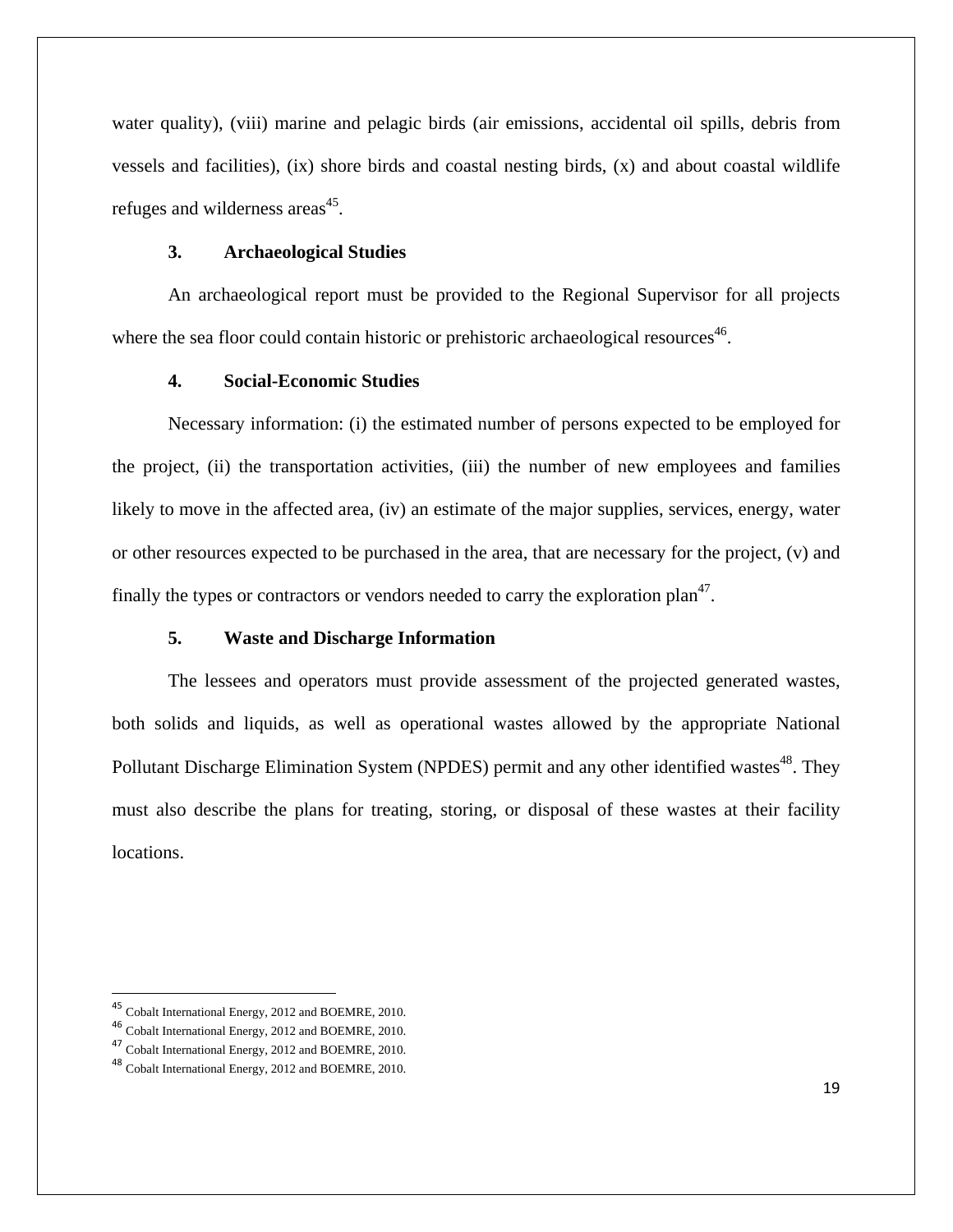#### **6. Air Emission Information**

If the Exploration Plans (EP) or Development Operations Coordination Document take place at the site of an existing facility or well, it is necessary to estimate two different emissions. The first one is the amount of emissions associated with the activities proposed in the current EP or DOCD, which are referred as Plan Emissions<sup>49</sup>.

The second calculation, are the Complex Total Emissions. These are the Plan Emissions plus projected emissions from all existing co-located facilities and activities.

#### **7. Oil Spill Information**

The first required document for this section of the environmental analysis is the Oil Spill Response Plan (OSRP), which must incorporate a detailed description of the equipment that will be procured to satisfy the requirements of the stipulation and a timetable for its onsite deployment or availability. If the proposed activities are located in the Central or Western Planning Areas of the Gulf of Mexico, then the lessees should provide information regarding the (i) regional or sub-regional OSRP; (ii) spill response site; (iii) oil spill response organization; and (iv) the worst-case scenario determination $^{50}$ .

The second required document corresponds to the oil spill response discussion. In it, companies must prepare the response they will provide in case of an oil spill resulting from the activities proposed in the EP or Development Operations Coordination Document. In order to best assess an appropriate response plan, companies must generate the response from data obtained from the location in which the potential spill dispenses the greatest volume of oil. Other

<sup>49</sup> Cobalt International Energy, 2012 and BOEMRE, 2010.

<sup>50</sup> Cobalt International Energy, 2012 and BOEMRE, 2010.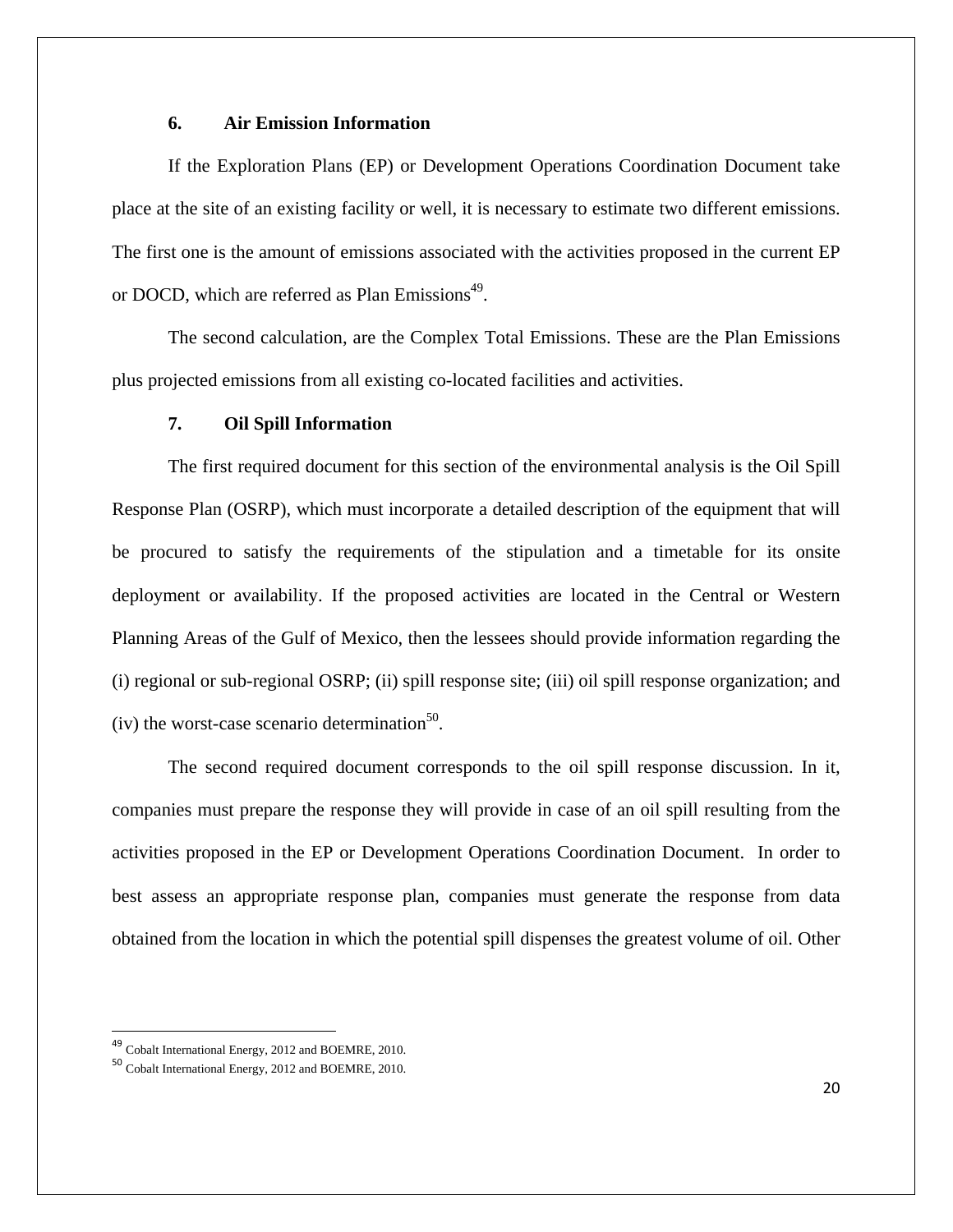response plans reflect on ecologically sensitive areas or how development might be affected by extreme weather incidents.

#### **8. Environmental Monitoring Information**

The lessees must provide a description of the monitoring systems they are using or plan to use throughout development and production. If the companies have reason to believe that protected species may be incidentally killed by their activities, they must also explain how they will monitor such incidents $51$ .

#### *5.7 Thirty Day Repeal Provision*

The third component of the OPERA legislation repeals the thirty day review timeframe by which the Secretary of the Interior must approve or deny oil or gas drilling proposals within the Outer Continental Shelf by production companies. This specific provision that OPERA would repeal was first introduced and passed in the 2005 Republican led Congress.<sup>52</sup> The amendments that this Congress added to the existing Outer Continental Shelf Lands Act (OCSLA) were meant to streamline the offshore drilling process domestically, since existing review processes could last indefinitely if the approving authority wanted it to.<sup>53</sup> Some Democratic critics of these amendments claimed that Republicans simply wanted to facilitate drilling in the United States so that oil barrel prices would decrease in sale; however, as Professor of Environmental Chemistry at Columbia University Juerg Matter observed, "Oil prices depend on the international market. Being produced here [in the U.S.] doesn't make it cheaper".

<sup>&</sup>lt;sup>51</sup> Cobalt International Energy, 2012 and BOEMRE, 2010.<br><sup>52</sup> United States Cong. Connolly, Gerry. "Connolly Bill Requires Full Environmental Study for Offshore Drilling Plans".

<sup>&</sup>lt;sup>53</sup> United States Cong. Connolly, Gerry. "Connolly Bill Requires Full Environmental Study for Offshore Drilling Plans".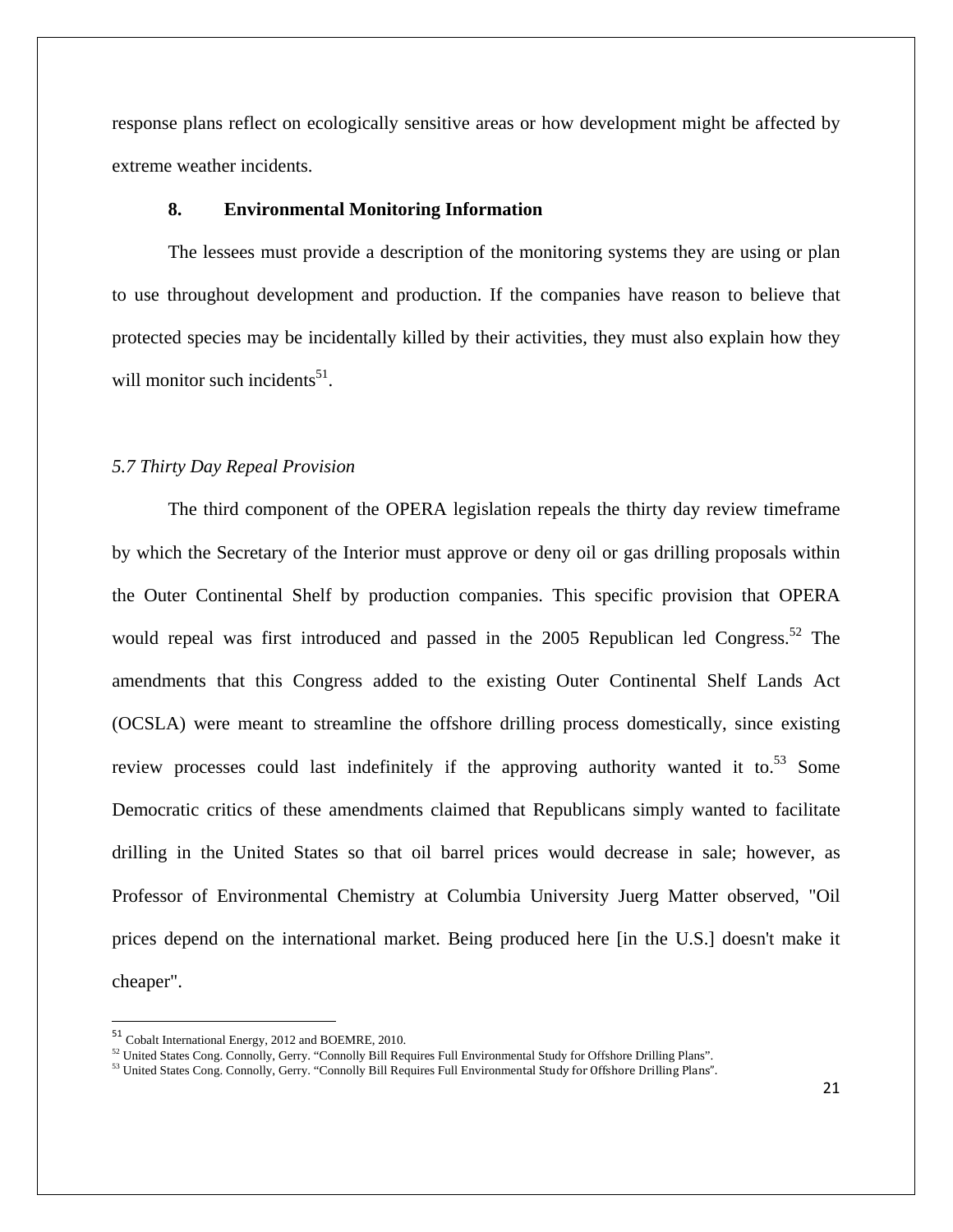#### **6. Measuring the Success of the Legislation**

#### *6.1 Indicators of Success*

OPERA was created as an effort to decrease the incidence and severity of oil spills. In doing so, its indirect goal is to improve the quality of coastal waters. In order to evaluate the success of these goals, it is necessary to develop a set of questions that a government agency such as the Bureau of Ocean Energy Management, Regulation, and Enforcement (now BOEM and BSEE) could use to evaluate its success. The following questions are a suggested list, or guideline, created by this study, for appropriate measure of this policy's success.

#### **1. Are spills decreasing in frequency?**

A decrease in spill frequency might indicate that fewer risky drilling projects are taking place as a result of OPERA's requirement of all offshore drilling activity providing EISs. This effect could be measured over time by comparing annual tallies of spill reports before and after OPERA.

#### **2. Are spills decreasing in severity?**

To measure this element of success would require an analysis of reported spills before and after OPERA by categorizing spills in terms of severity. The government agency(s) assigned this task would need to develop a uniform way to measure spill severity, such as a rubric, incorporating factors like chemical composition of oil, quantity of oil, period of time that oil persisted, and damage to marine biota.

#### **3. Are cleanup efforts for spills more effective?**

Quicker and more effective cleanup efforts would indicate that the spill preparation aspect of the EIS is functioning well. This measure would require a comparison of data on clean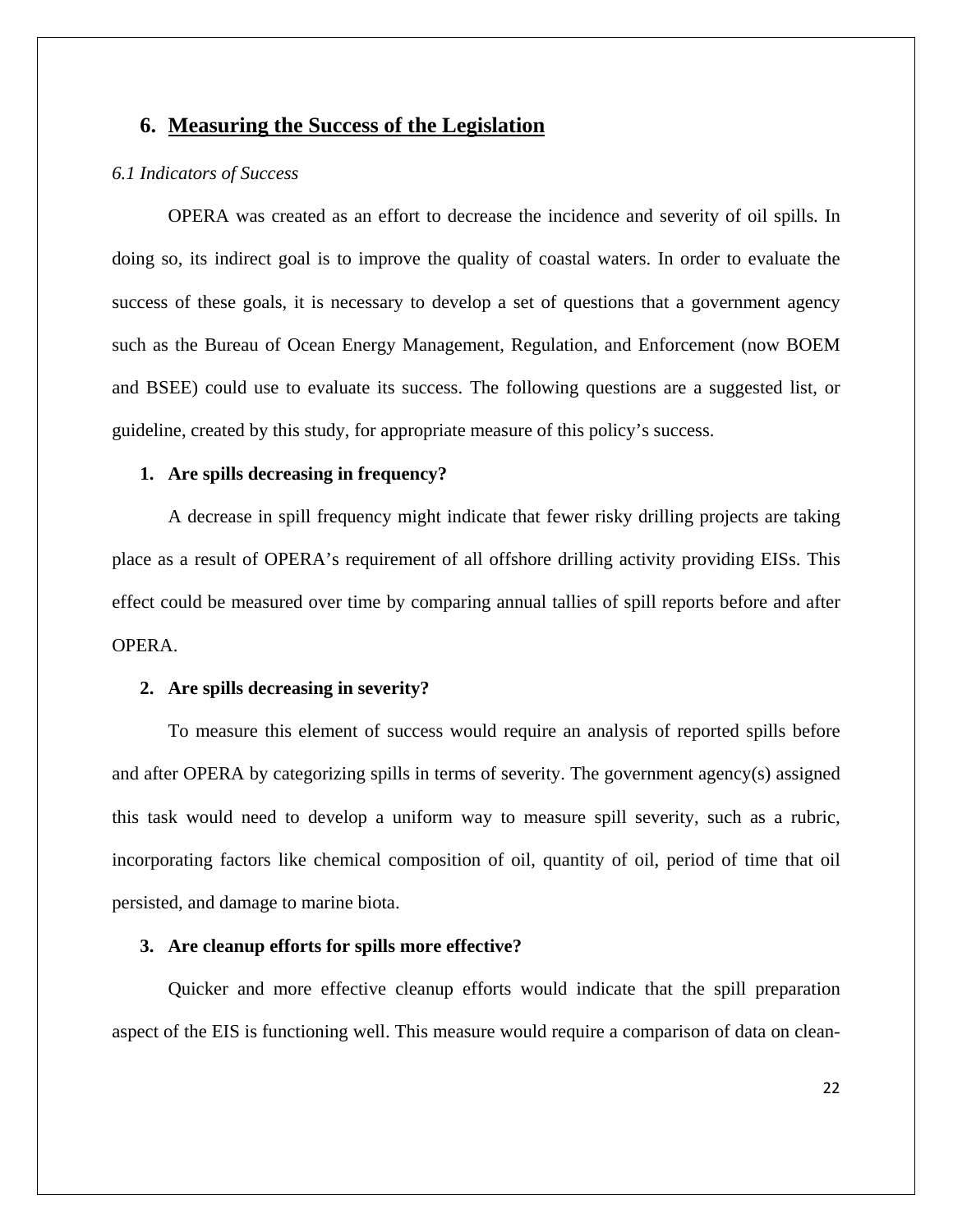up efforts before and after OPERA. As with severity, effectiveness is subjective and the agency conducting the study would need to determine a scoring system to compare spill effectiveness.

#### **4. Are government agencies making more informed decisions?**

With more time to review initial assessments and development proposals, government agencies should be able to make more informed decisions regarding approval for high-risk drilling projects. To assess this measure of success, the abundance and frequency of drilling accidents post-OPERA should again be compared to the number of accidents that occurred prior to its thirty day repeal provision. To assess this measure more closely, the number of days attributed to the review of each Environmental Analysis that accompanied a drilling accident should be calculated and compared pre- and post-OPERA.

#### **5. Is the oil content in coastal waters decreasing?**

A decrease in oil content in coastal waters would indicate the overall success of OPERA in making drilling safer. This measure could be assessed by repeatedly collecting water samples at various offshore locations and comparing this data over time.

#### *6.2 Obstacles in Measuring the Success*

- A. The primary difficulty in measuring the success of this bill is the length of time that that will require.
	- 1. Minor spills happen often, but major spills happen only once every few years, if that.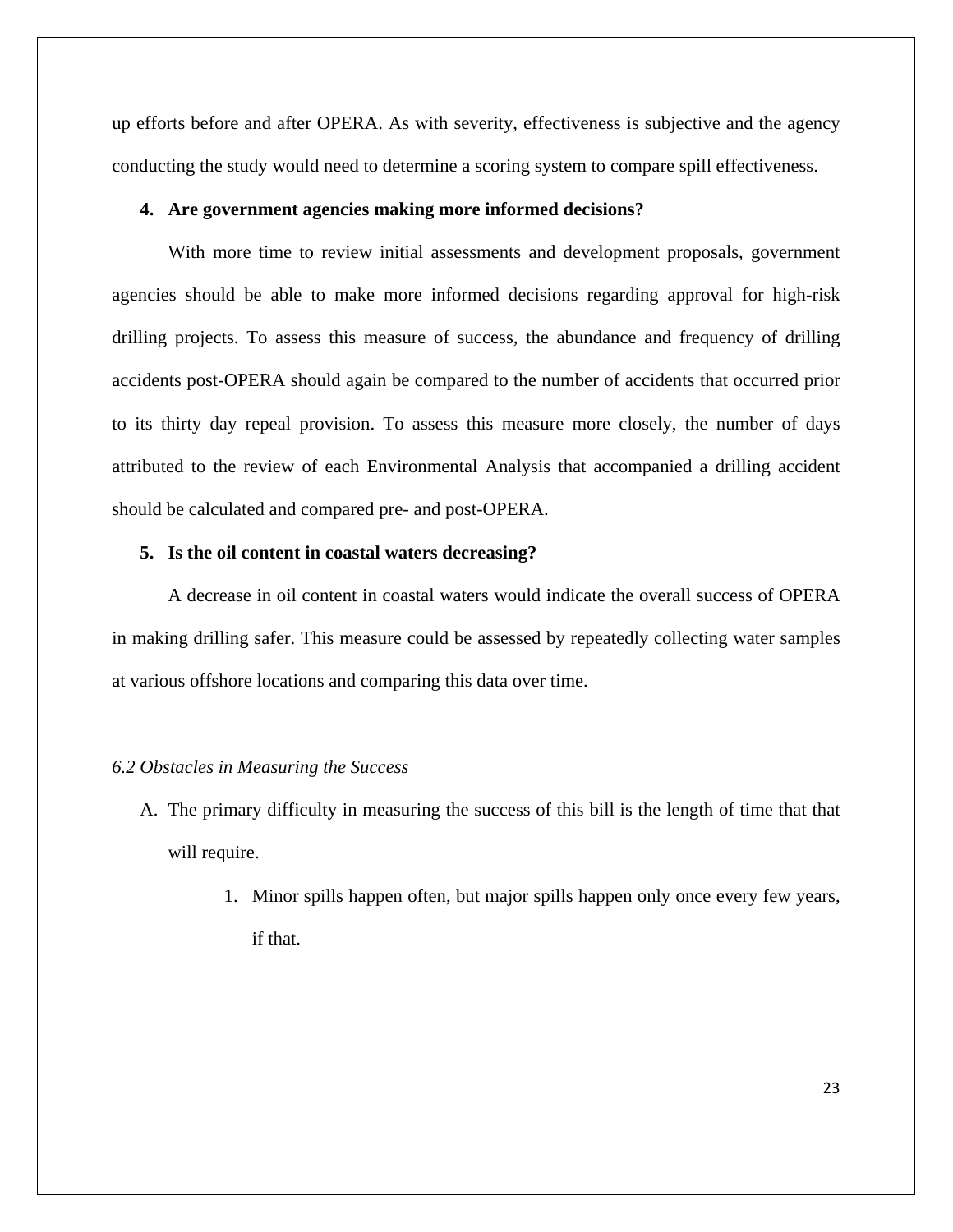The only way to truly assess the impact of HR 52 would be to wait for a period of at least a decade after its passage to see if the magnitude and frequency of spills had decreased.

- 2. There is also the difficulty in compiling spill data, as oil companies do not always report the less-damaging spills.<sup>54</sup> Even with data on spills, there is no guarantee that any drop in the frequency and severity of spills is tied to the measures imposed by the bill.
- 3. The increase in public scrutiny of the oil industry following the Deepwater Horizon disaster could lead to increased caution on the part of the oil companies. In the case of the Deepwater Horizon accident, the leasing company BP was later found responsible for paying retribution fees to individuals and businesses that suffered from its operating practices. If drilling companies are held responsible, they may be inclined to ensure all operations function efficiently.
- 4. It is also possible that technological advances in the ensuing years could make drilling safer without being a direct result of increased oversight by regulatory agencies.
- B. General trends in the data should reveal a positive change if this bill is successful.
	- 1. It removes the previously-held 30-day evaluation requirement for drilling, although a decision that is carefully considered is not always the most beneficial to the environment.

<sup>&</sup>lt;sup>54</sup> Reporting Exemptions for Oil Spills | Emergency Management | US EPA." EPA. Environmental Protection Agency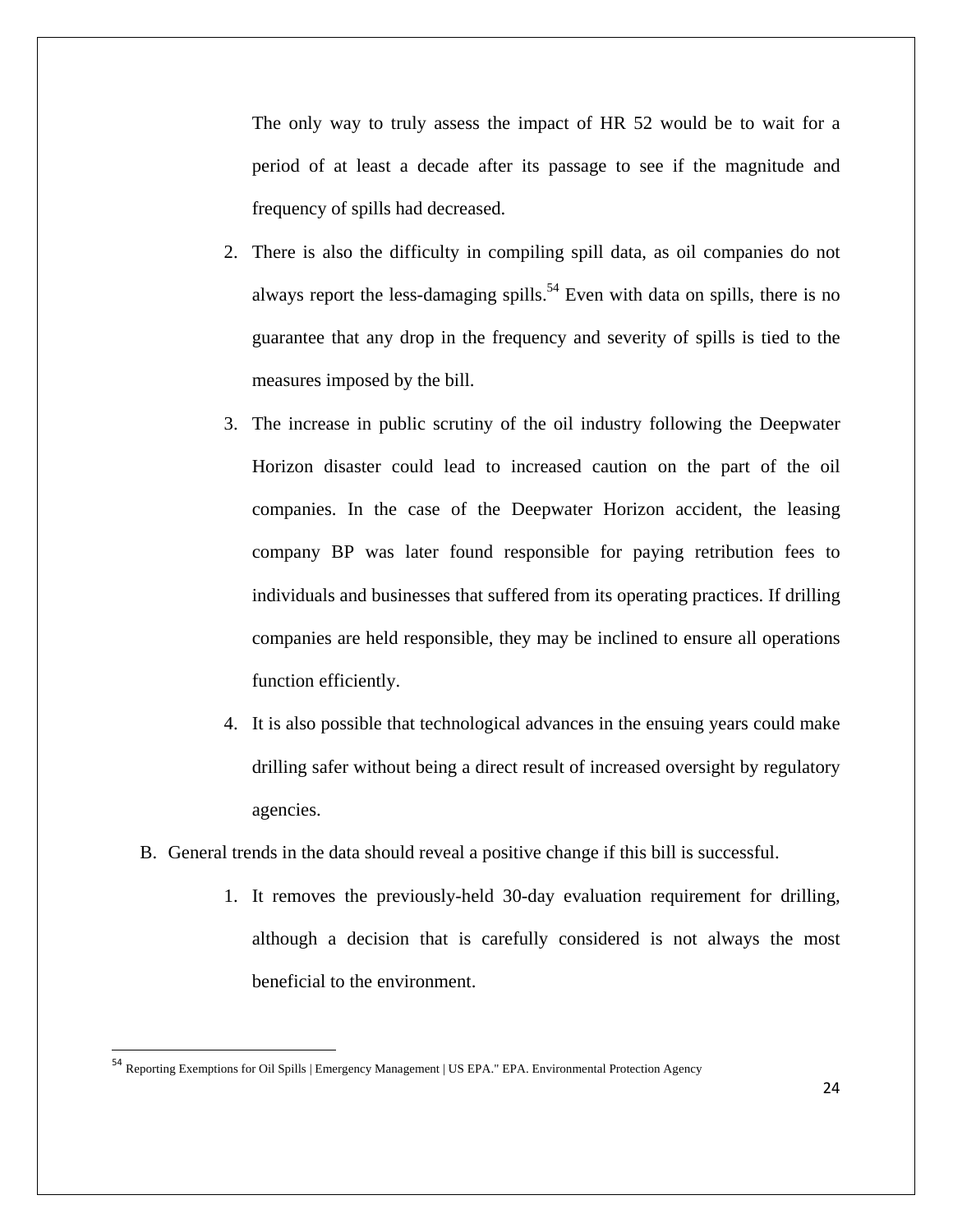- 2. Between the major accidental spills that have occurred over the past forty years, almost all of them occurred in instances marked by a lack of serious oversight.55
- 3. If Categorical Exclusions are reduced and oil companies are subject to more rigorous evaluation, then oil spills should not only start to happen less often, but be minor in scale. Some catastrophes (such as the spill in the  $1<sup>st</sup>$  Gulf War, the largest spill in history) are outside the purview of NEPA, but a stronger regulatory hand can prevent accidental spills, if not intentional ones.

#### **7. Controversies**

#### *7.1 Deep Water Drilling*

Deep water drilling is defined as drilling that occurs below 500 feet of water on the Outer Continental Shelf, and because of the depth at which the drilling needs to be done, it requires more sophisticated technologies. These technologies can be riskier than other forms of drilling and can limit the effectiveness of spill cleanup efforts if something goes wrong. As of 2012, there were over 600 deep water drilling wells in the Gulf of Mexico for a total infrastructural investment of over \$145 billion.<sup>56</sup> With the very public 2010 BP oil spill, deep water drilling generated many controversies.

<sup>55</sup> Flournoy, Alyson, Sidney Shapiro, William Andreen, Thomas McGarity, and James Goodwin. "The BP Catastrophe: When Hobbled Law and Hollow Regulation Leave Americans Unprotected."

 $6$  Aarkstore Enterprise. "The Deepwater and Ultra Deepwater Market Report 2011-2021."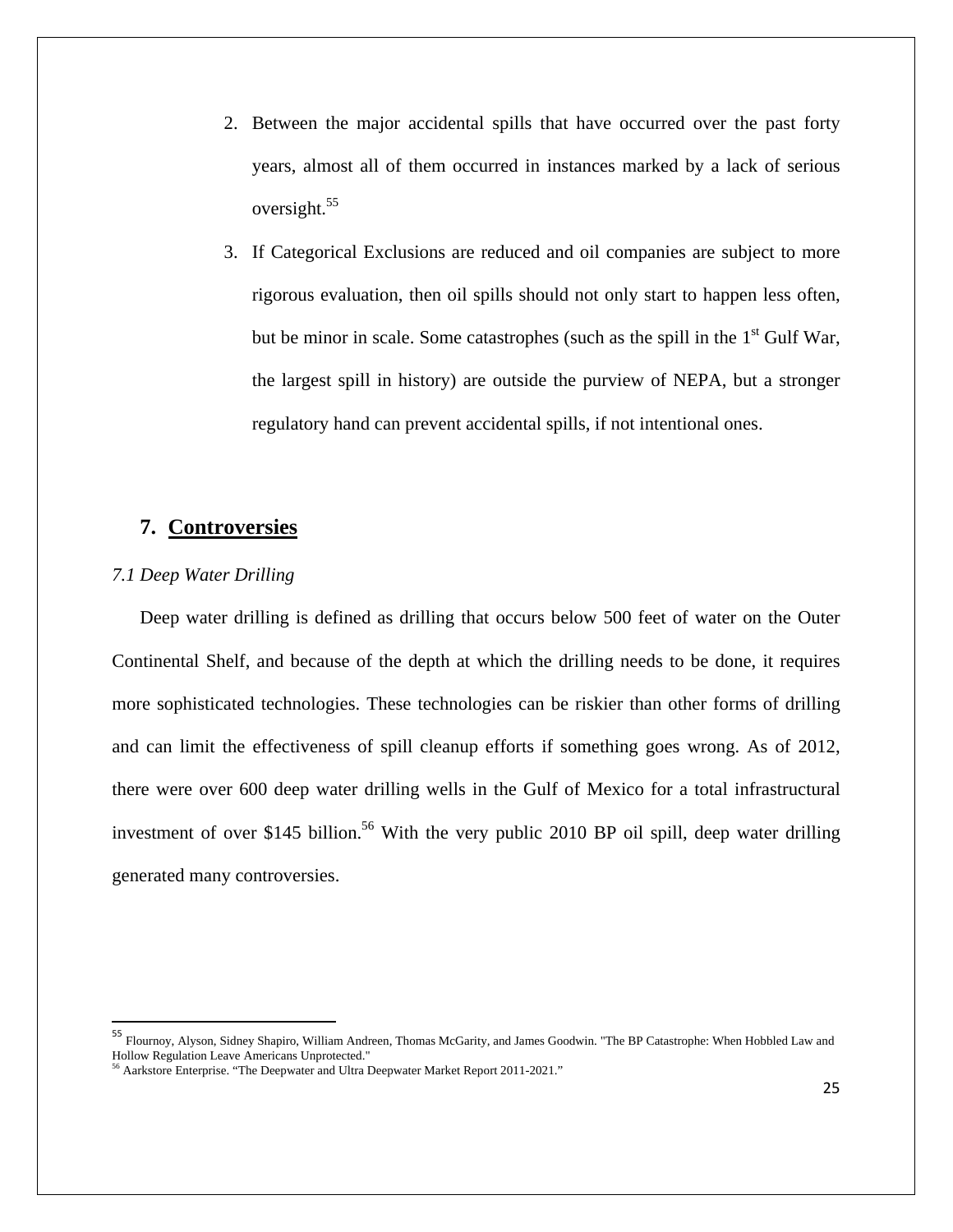#### *7.2 Controversies of the Environmental Problem*

The Deepwater Horizon explosion brought many of the shortcomings of oil drilling on the Outer Continental Shelf to light. Immediately following the 2010 spill, there were controversies on the methods used to evaluate the extent of the spill. The U.S. government, BP, and independent scientists announced different values of spillage ranging between 1,000 barrels/day to 60,000 barrels/day, the latter figure being the closest to the actual numbers. The industry, which announced the most conservative estimates, claimed at the time that it was impossible to accurately measure the leak, while independent scientists asserted that the technique to do so had been around for a while, just not applied.

Conflicting views on the severity of the 2010 oil spill still persist to this day. First described as the "greatest environmental disaster in American history" by President Barack Obama, scientists have since provided studies that indicated that the environmental impact may not have been as harmful as once thought, rating the overall health of the Gulf at almost the same level as it was before the spill only a year after the incident.<sup>57</sup>

According to the Deepwater Horizon Final Report, there are many complexities regarding scientific measurement, recording, reporting, and assessing. One example regards the cement composition ratio to prevent gas bubbling in oil wells that can cause explosions. These scientific and engineering exercises can be done correctly but pose risk for error and even more for nonconformity.

<sup>57</sup> Texas A&M University. "Tunnel GCCF Report."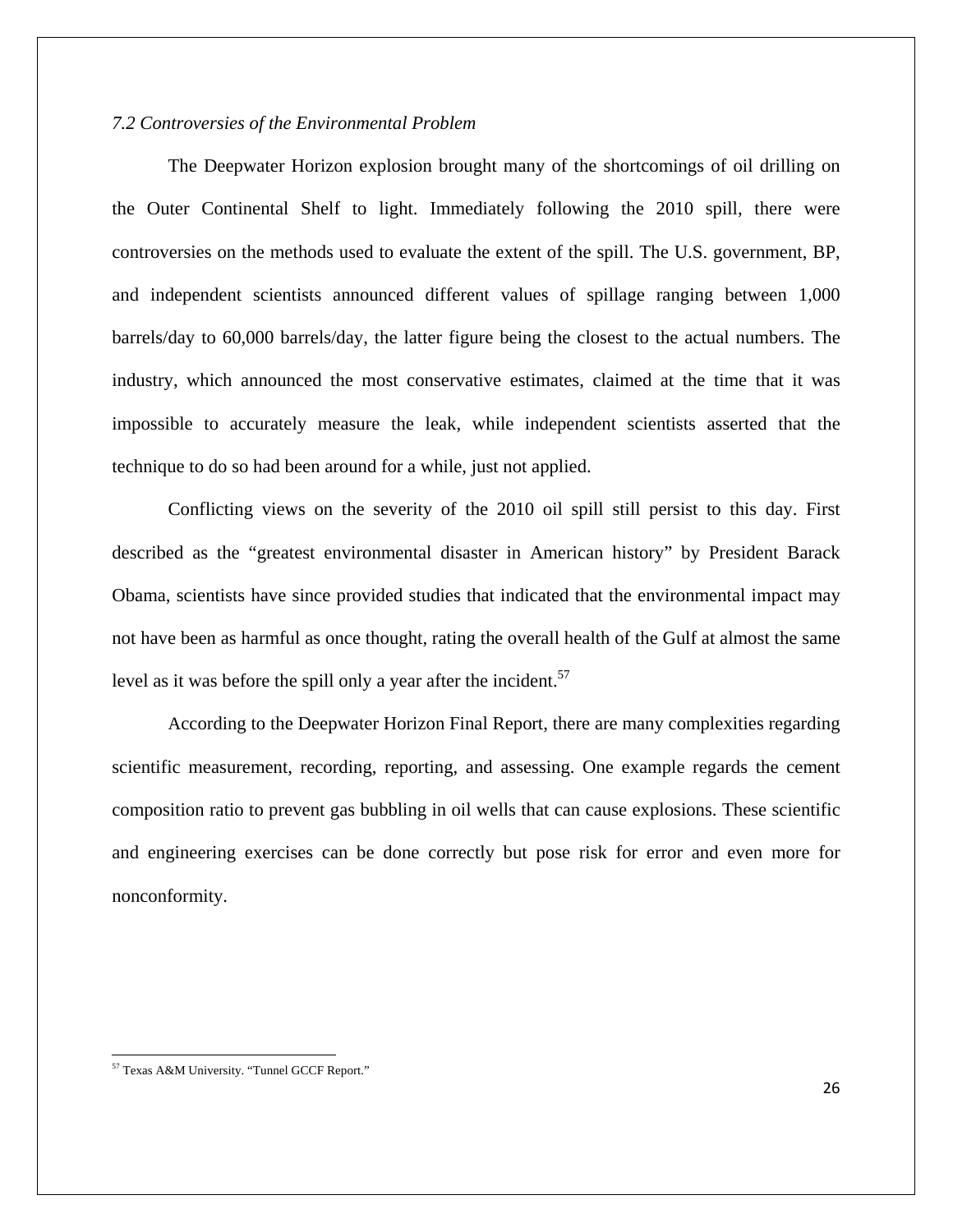#### *7.3 Controversies on the Detailed Analysis Under NEPA*

A) Another controversy is the fact that to conduct Environmental Assessments, the Minerals and Management Services would recycle old data from previous EIS's in order to avoid new findings of significant adverse impacts and avoid costs associated with conducting new research of similar environments. Such a finding would, by law, require a full EIS for that sale, adding months or years to the schedule. An investigation of the MMS by the Council on Environmental Quality, right after the 2010 spill, found that the regulatory agency would also frequently suppress the opinions of concerned scientists or even manipulate the scientific data in order to speed up the approval process for oil projects.<sup>58</sup> The investigation eventually led to the abolition of the agency and a restructuring into three separate divisions, the Bureau of Ocean Energy Management (BOEM), the Bureau of Safety and Environmental Enforcement (BSEE), and the Office of Natural Resources Revenue.

 B) NEPA also alludes to "Significant Environmental Impact" but there is no specific definition, threshold, or specific operational procedures to define it. It is an ambiguous statement that leaves room for interpretations. For example, in March 2010, the Governmental Accountability Office (GAO) found that scientists, responsible for creating environmental reports in the Alaska Outer Continental Shelf region of the MMS, had no written rules on how to apply NEPA because there was no clear definition of what constitutes a "Significant Environmental Impact" and without that standard researcher do not know the extent to which they need to report on.<sup>59</sup> The issues within this discrepancy may include varying opinions, rather than definitive requirements, for an impact within native environments. Some scientists might

<sup>58</sup> Union of Concerned Scientist. "The Minerals Management Service: Bad Science in the Name of Private Interests."

<sup>59</sup> Union of Concerned Scientist. "The Minerals Management Service: Bad Science in the Name of Private Interests."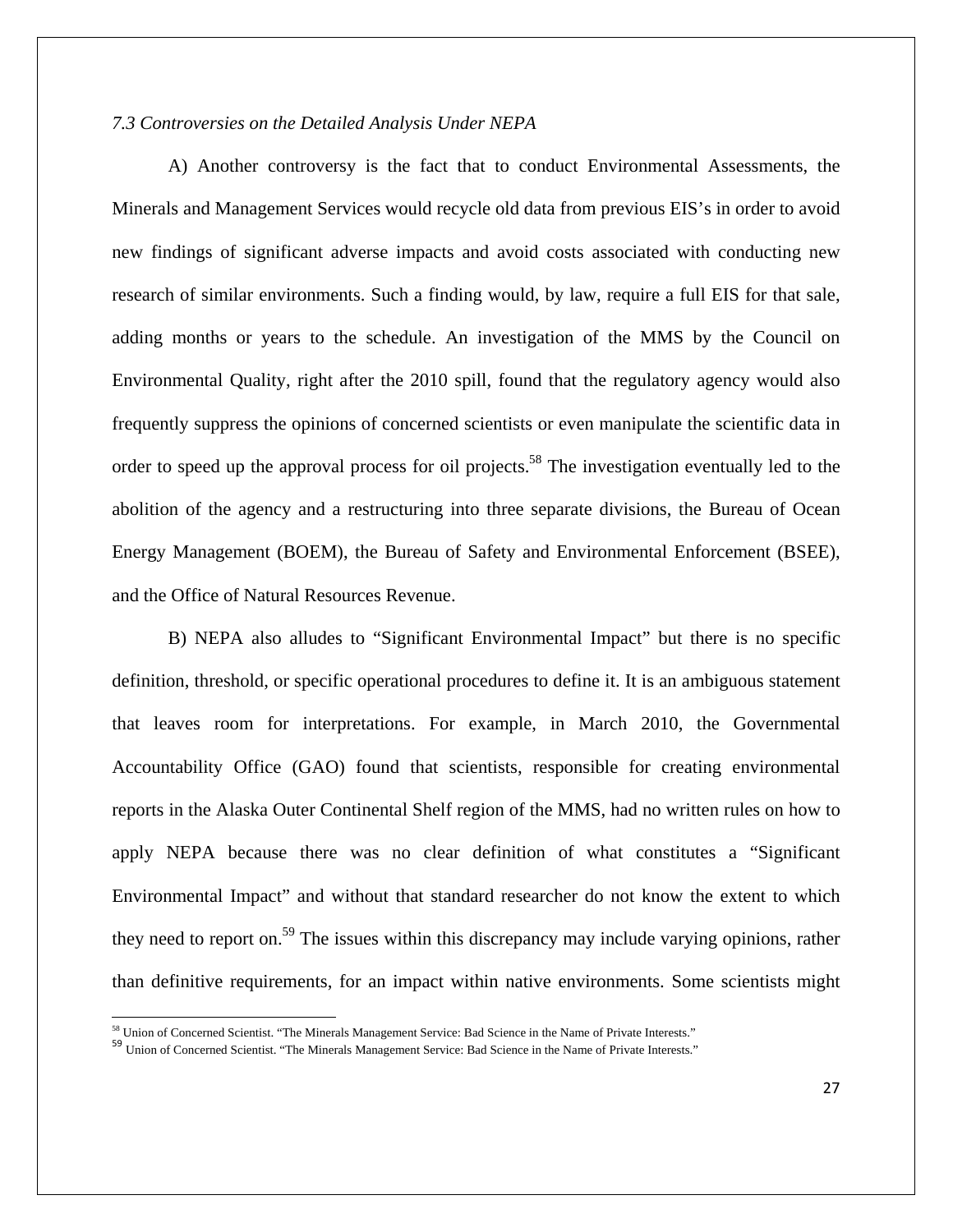consider a change in native species populations to be significant impact, while some officials may assume that if native species still exist in a given environment, regardless of health or abundance of that species, an environment has not been impacted. Without set guidelines, NEPA is open to interpretation.

 C) Unlike the auto industry there are no government testing standards on new drilling technologies or techniques apart from the International Organization for Standardization (ISO). The industry borrows certification guidelines from the American Petroleum Institute, a company that acts as a technology consultant for companies that want to streamline their lease approvals and certifications.<sup>60</sup> The level of complexity of the subject and the expertise required to understand it may explain why the government doesn't have standards and lets each company have a varying degree of autonomy and self-regulation and reporting as well as trade secrets on how they want to conduct those testing operations and what technology will be used.

#### *7.4 Assessment of Controversies*

 There are great challenges facing the offshore drilling industry and therefore challenges for the government agencies tasked with regulating and monitoring their practices. Without the agencies to inspect and regulate it is very likely that attempts by companies to cut costs can result in exposing the environment to unnecessary risks. The science behind offshore oil drilling encompasses all fields of science and is very dynamic, having vast technological complexities. It is, therefore, important to note that OPERA does not address any of these technical issues but is rather a vehicle for more research to be conducted objectively.

 60 BOEMRE Final Report on DWH Page 139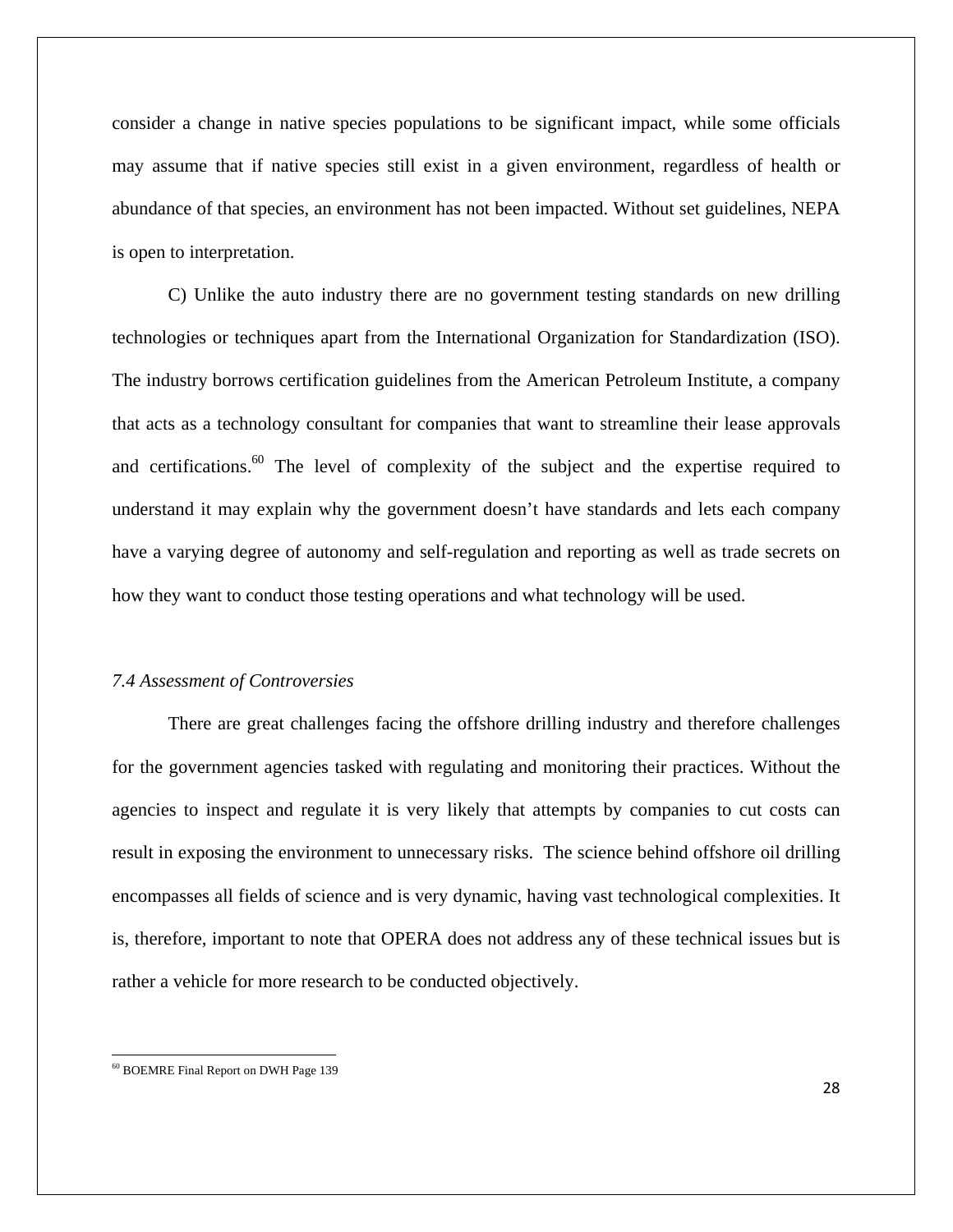#### **8. Conclusions**

OPERA is an effort to codify the offshore drilling review process so that drilling may be conducted both more carefully and thoroughly. The bill targets on encompassing all offshore drilling activity as a federal action specifically because accidents resulting from inadequately monitored operational activity can significantly effect the entire country, if not just a designated region. The components of this legislation revise existing protocol in order to maintain safe and healthy marine and coastal environments for both wildlife and humans. OPERA also aims to ensure economic security as well – albeit indirectly – as a responsible use of outer continental shelf lands that will result in fewer accidents, which could have otherwise posed losses in economic activity in coastal regions. In allowing for drilling lease application to be examined more thoroughly and with federal uniform standards, the scientific factors, some of which have been examined here, will become more transparent and less uncertain. Whether or not the legislation can be successful in these goals will be seen going forward, but by observing the changes in drilling technology and drilling practices, the bill postulates that the number and magnitude of spills that occur in the ensuing years and decades will decrease. The science of environmental and ecological impacts and the technology of drilling and safety approaches are refined constantly; H.R. 52 is one step to keep up with the changes in the industry, making the need for energy to be more balanced with the right to safety.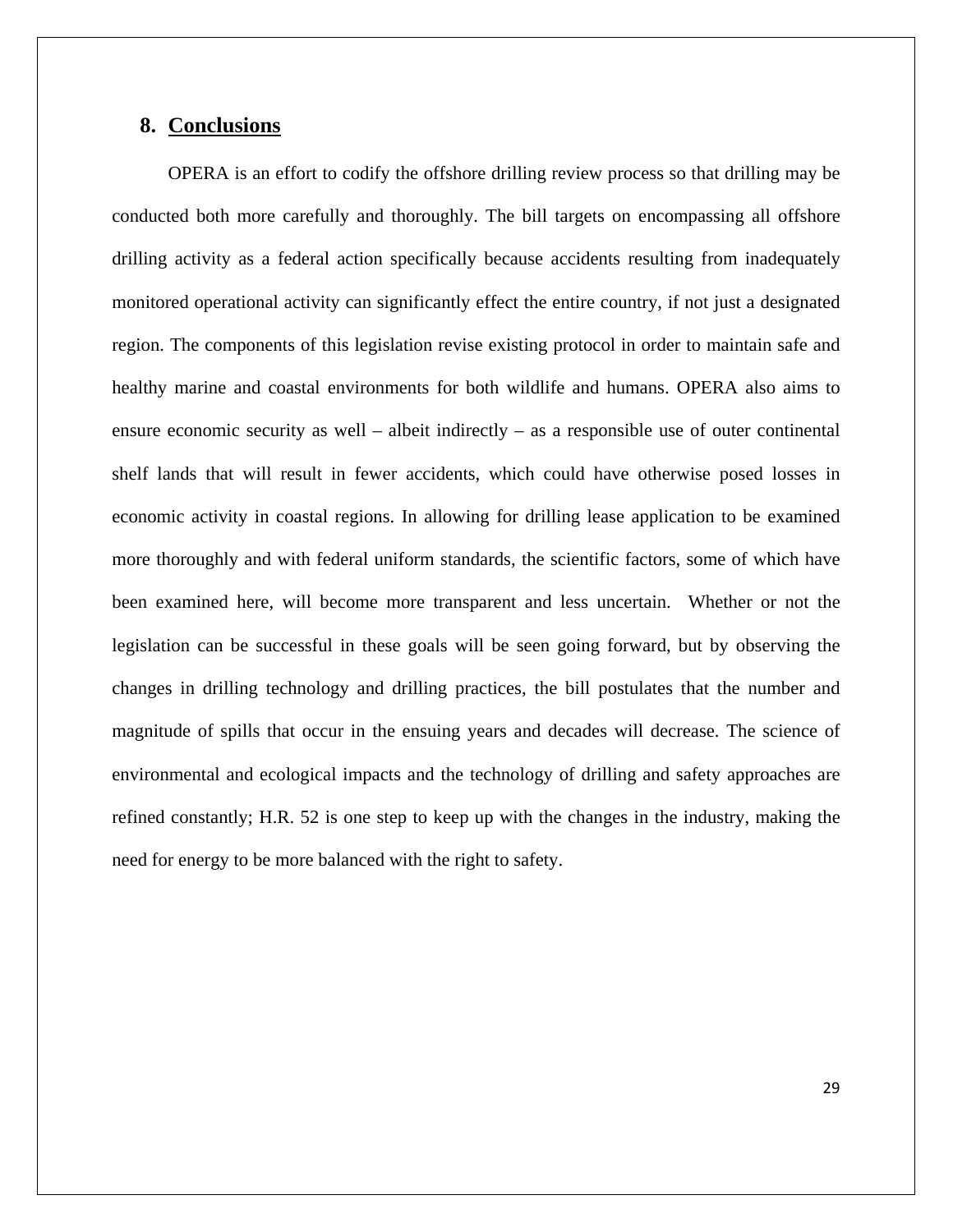#### **9. References**

- 1. Asher, Michael. "How to Reduce Pollution by Drilling for Oil." Weblog post. *Daily Tech.* 29 Aug. 2008. Web. http://www.dailytech.com/How+to+Reduce+Pollution+by+Drilling+for+Oil/article12810.htm.
- 2. Barstow, David, David Rohde, and Stephanie Saul. "Deepwater Horizon's Final Hours". *The New York Times.* Dec. 2010. Web. http://www.nytimes.com/2010/12/26/us/26spill.html?pagewanted=all.
- 3. Bassères, D. Delille, A., and A. Dessommes. "Effectiveness of Bioremediation for Oil-polluted Antarctic Seawater." *SpringerLink*. Springer Science Business Media. 12 June 2012.
- 4. Baussant, Theirry, Steiner Sanni, Grete Jonsson, Arnfinn Skadsheim, and Jan Fredrik Borseth. "Bioaccumulation of polycyclic aromatic compounds: 1. Bioconcetration in two marine species and in semipermeable membrane devices during chronic exposure to dispersed crude oil". *Environmental Toxicology and Chemistry*. 20.6(2001): 1175‐1184.
- 5. Bluestein, Greg. "Shell's Alabama Offshore Drilling Plans Challenged in Court". *Huffington Post*. May 2012. Web. http://www.huffingtonpost.com/2012/05/02/shell-alabama-offshore-drillingchallenged\_n\_1469920.html.
- 6. Blumer, M., J. Sass, and G. Souza. "Hydrocarbon Pollution of Edible Shellfish by an Oil Spill." *Marine Biology.* 5 (1970): 195‐202.
- 7. Blumer, PDR, Elmgren S. Hansson, U. Larsson, and B. Sundelin. "Acute and Long-term Impact on the Benthos." *Marine Biology.* 73 (1983): 51‐65.
- 8. Boehm, Paul D., Judith E. Barak, David L. Fiest, and Adrian A. Elskus. "A Chemical Investigation of the Transport and Fate of Petroleum Hydrocarbons in Littoral and Benthic Environments: The Tsesis Oil Spill." *Marine Environmental Research.* 6 (1982): 157‐88.
- 9. Boehm, Paul, Sif Johansen, and Ulf Larsson. "The Tsesis Oil Spill Impact on the Pelagic Ecosystem." *Marine Pollution Bulletin.* 11 (1980): 284‐93.
- 10. Bowman, Rosemary S. "Dounreay Oil Spill: Major Implications of a Minor Incident." *Marine Pollution Bulletin.* 9.10 (1978): 269‐73.
- 11. BP. "Supporting the seafood industry". Jun. 2012. Web. http://www.bp.com/sectiongenericarticle800.do?categoryId=9036594&contentId=7067596.
- 12. Bragg, James R., Roger C. Prince, E James Harner, and Ronald M. Atlas. "Effectiveness of bioremediation for the *Exxon Valdez* oil spill." *Nature*. 368 (1994): 413-418.
- 13. BOEM Bureau of Ocean Energy Management. "Contents of an Environmental Assessment". 2012. Web.

http://www.boem.gov/Environmental‐Stewardship/Environmental‐Assessment/NEPA/Contents‐ of‐an‐EA.aspx 

- 14. BOEMRE Bureau of Ocean Energy Management, Regulation and Enforcement. "The EIS process". Web. http://www.boemre.gov/compliance/nepa/policy/eis/process.htm
- 15. BOEMRE United States Department of the Interior Bureau of Ocean Energy Management, Regulation, and Enforcement. Information Requirements for Exploration Plans and Development Operations Coordination Documents (Gulf of Mexico OCS region), June 18 th, 2010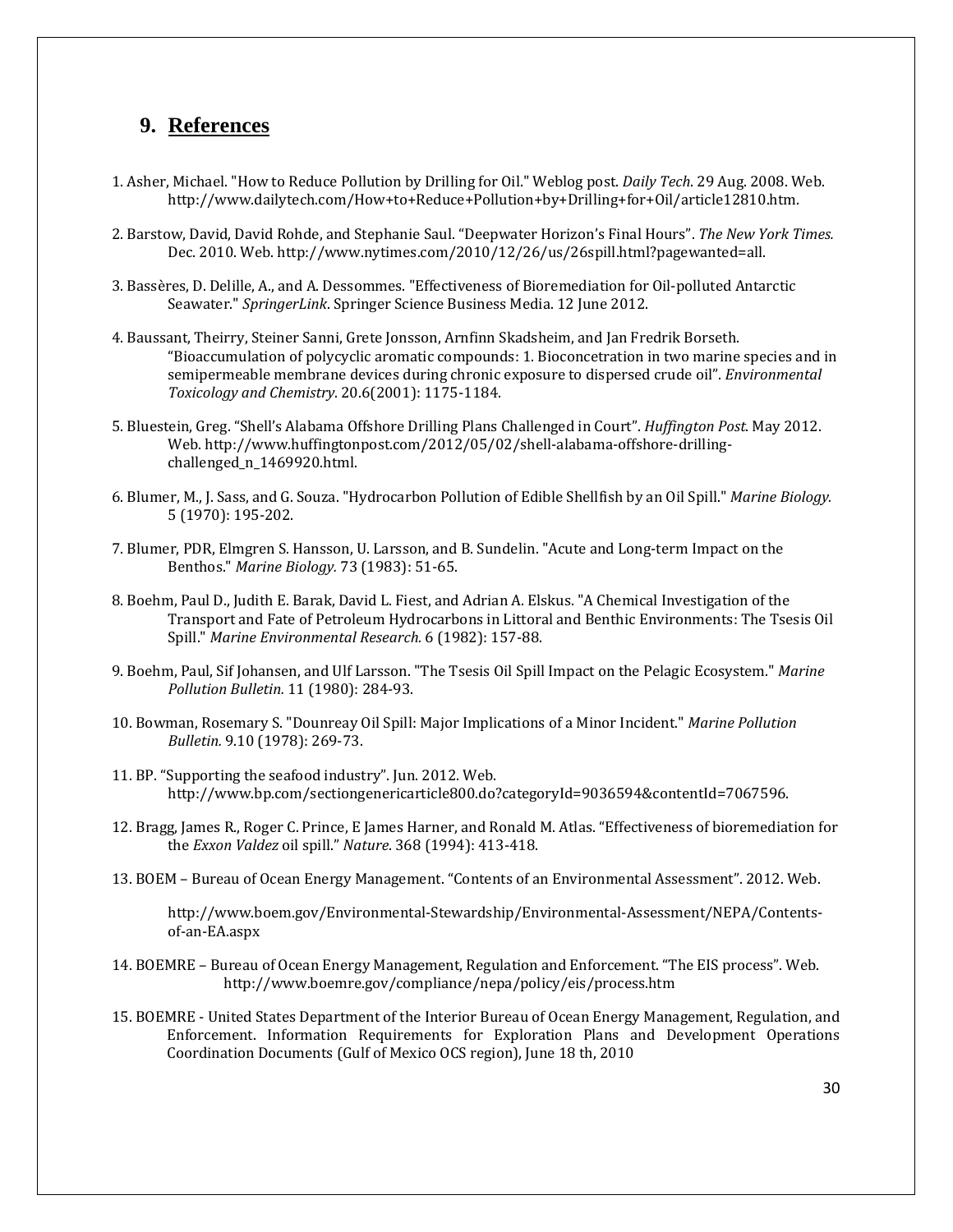- 16. BOEMRE United States Department of the Interior Bureau of Ocean Energy Management, Regulation, and Enforcement . Final Report on Deeper Water Horizon Page 139, April 2010
- 17. Burns, K. A., S. D. Garrity, D. Jorissen, J. MacPherson, M. Stelting, J. Tierney, and L. Yelle Simmons. "The Galeta Oil Spill. II. Unexpected Persistence of Oil Trapped in Mangrove Sediments." *Estuarine, Coastal and Shelf Science.* 38.4 (1994): 349‐64.
- 18. Burns, Kathryn A., and Jonathan L. Smith. "Hydrocarbons in Victorian Coastal Ecosystems (Australia): Chronic Petroleum Inputs to Western Port and Port Phillip Bays." *SpringerLink*. *Springer Science Business Media*. 11.2(1982): 129‐140.
- 19. Burns, Kathyrn A., and Johnathan L. Smith. "Estimating the Mortality of Seabirds following Oil Spills: Effects of Spill Volume." *Archives of Environmental Contamination and Toxicology.* 11 (1982): 129‐40.
- 20. Cadahia, Beatriz Perez, Anunciacion Lafuente, Teresa Cabaleiro, Eduardo Pasaro, Josefina Mendez, and Bianca Laffon. "Initial study on the effects of *Prestige* oil on human health". *Environment International*. 33.2(2007):176‐185.
- 21. Carls, Mark G., Stanley D. Rice, and Jo Ellen Hose. "Sensitivity of fish embryos to weathered crude oil: Part I. Low-level exposure during incubation causes malformations, genetic damage and mortality in larval pacific herring (*Clupea pallasi*)". *Environmental Toxicology and Chemistry*. 18.3(1999): 481-493.
- 22. Carson, Richard T., and W. Michael Hanemann. "A Preliminary Economic Analysis of Recreational Fishing Losses Related to the Exxon Valdez Oil Spill". *Report to the Attorny General of the State of Alaska*. 1992. Web. http://www.evostc.state.ak.us/Universal/Documents/Publications/Economic/Econ\_Fishing.pdf.
- 23. Chapman, P.M., E.A. Power, R.N. Dexter, and H.B. Andersen. "Evaluation of effects associated with an oil platform, using the sediment quality triad." *Environmental Toxicology and Chemistry.* 10 (1991): 407-424.
- 24. Clarke, K.C., and Jeffrey J. Hemphill. "Oil Spill, A Retrospective"*. Yearbook of the Association of Pacific Coast Geographers.* 64(2002): 157‐162.
- 25. Cobalt International Energy, L.P "Revised Exploration Plan". Green Canyon Blocks 895/896 Ardennes, Louisiana, 2012.
- 26. Daan, Rogier, and Maarten Mulder. "On the short-term and long-term impact of drilling activities in the Dutch sector of the North Sea". *ICES Journal of Marine Science*. 53.6(1996): 1036-1044.
- 27. Delille, D., A. Basseres, and A. Dessommes. "Effectiveness of bioremediation for oil-polluted Antarctic seawater." *Polar Biology*. 19.4(1998): 237‐241.
- 28. Delille, D. Delille, B., and E. Pelletier. "Effectiveness of Bioremediation of Crude Oil Contaminated Subantarctic Intertidal Sediment: The Microbial Response." *SpringerLink*. *Springer Science Business Media.* 44.2(2002): 118-126.
- 29. Eboom Staff. "Shell Oil Spill Re-Sparks Deepwater Drilling Safety Concerns." *Energy Boom.* Aug 2011 Web. http://www.energyboom.com/emerging/shell‐oil‐spill‐re‐sparks‐deepwater‐drilling‐safety‐ concerns.
- 30. Eglinton, Timonthy I., Christopher M. Reddy, Aubrey Hounshell, Helen K. White, Li Xu, Richard B. Gaines, and Glenn S. Frysinger. "The West Falmouth Oil Spill after Thirty Years: The Persistence of Petroleum." *Environmental Science and Technology*. 36.22(2002): 4754‐4760.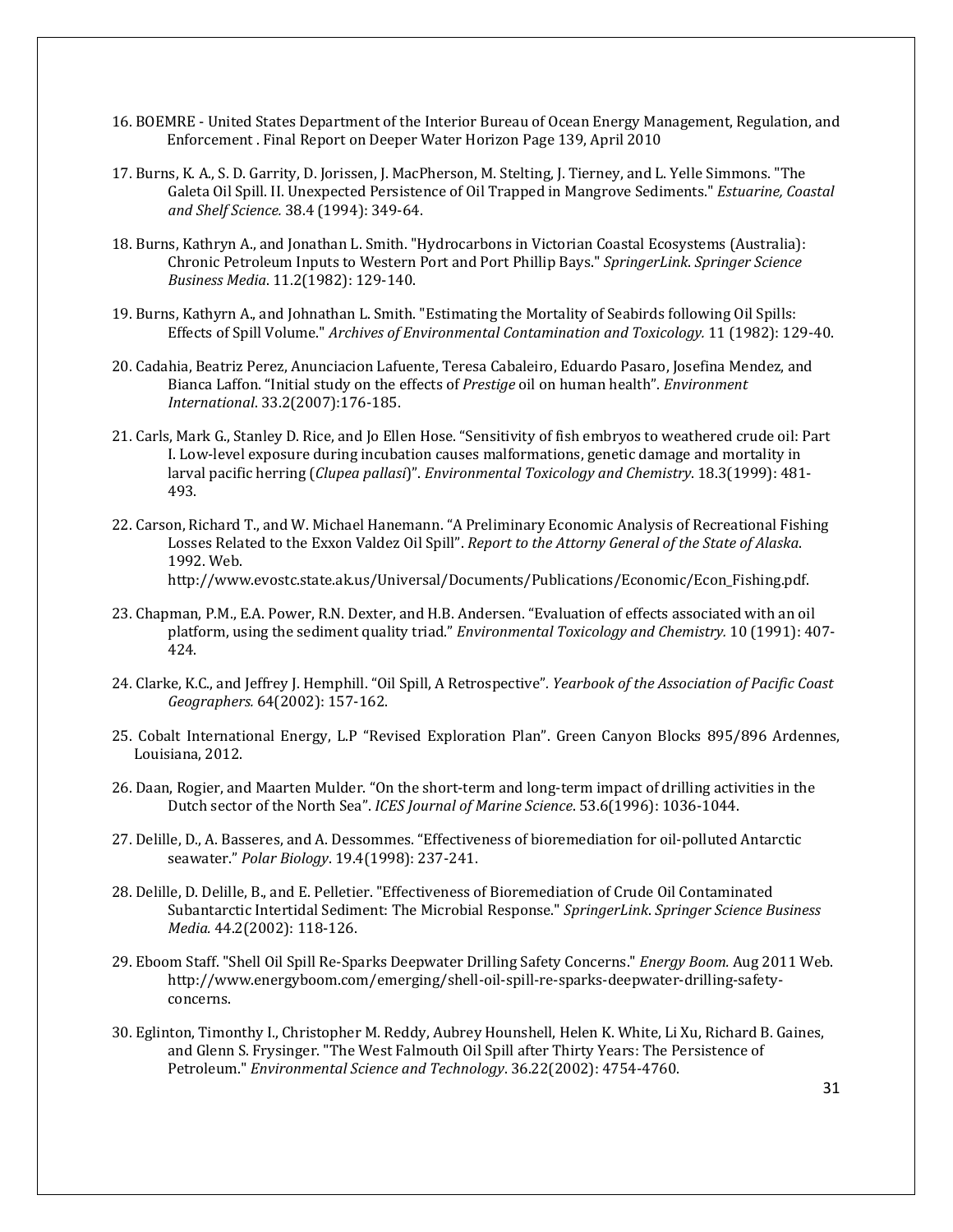- 31. Elmegren, R., S. Hansson, U. Larsson, B. Sundelin, and P. D. Boehm. "The "Tsesis" oil spill: Acute and longterm impact on the benthos". *Marine Biology*. 73.1 (1983): 51-65.
- 32. EIA -Energy Information Administration. "Impacts of Increased Access to Oil and Natural Gas Resources in the Lower 48 Federal Outer Continental Shelf." 2007. http://www.eia.gov/oiaf/aeo/otheranalysis/ongr.html.
- 33. EPA Environmental Protection Agency. "Emergency Management. Oil Spills". 2001. Web. http://www.epa.gov/oilspill
- 34. Flournoy, Alyson, Sidney Shapiro, William Andreen, Thomas McGarity, and James Goodwin. "The BP Catastrophe: When Hobbled Law and Hollow Regulation Leave Americans Unprotected." Center for Progressive Reform (CPR) (2011): 5-8. BP Catastrophe. Web. 25 July 2012. http://www.progressivereform.org/articles/BP\_Catastrophe\_1101.pdf
- 35. Frode, Olsgard, and Gray S. John. "A Comprehensive Analysis of the Effects of Offshore Oil and Gas Exploration and Production on the Benthic Communities of the Norwegian Continental Shelf." *Marine Ecology Progress Series.* 122(1995): 277‐306.
- 36. Garrity, Stephen D., and Sally C. Levings. "Effects of an Oil Spill on Some Organisms Living on Mangrove (*Rhizophora Mangle L.*) Roots in Low Wave-energy Habitats in Caribbean Panama." Marine *Environmental Research.* 35.3 (1993): 251‐71.
- 37. Gass, Susan E. "The Occurrence of the Cold-water Coral Lophelia Pertusa (Scleractinia) on Oil and Gas Platforms in the North Sea: Colony Growth, Recruitment and Environmental Controls on Distribution." *Marine Pollution Bulletin.* 52.5 (2006): 549‐59.
- 38. Gold, Russell. "Florida Sees New Threat to Its Beaches." *Wall Street Journal*. Jul. 2010. Web. http://online.wsj.com/article/SB10001424052748704525704575341080005377338.html.
- 39. Goldenberg, Suzanne. "Has BP Really Cleaned up the Gulf Oil Spill?" The Guardian. Apr. 2011. Web. http://www.guardian.co.uk/environment/2011/apr/13/deepwater-horizon-gulf-mexico-oil-spill.
- 40. Grant, Alastair. "Toxicity of Sediments from around a North Sea Oil Platform: Are Metals or Hydrocarbons Responsible for Ecological Impacts?" Marine *Environmental Research.* 53.1 (2002): 95-116.
- 41. Grizzle, John M. "Lesions in Fishes Captured near Drilling Platforms in the Gulf of Mexico." *Marine Environmental Research.* 18.4 (1986): 267‐76.
- 42. Grunwald, Michael. "The BP Spill: Has the Damage Been Exaggerated?". *Time*. Jul. 2010. Web. http://www.time.com/time/magazine/article/0%2C9171%2C2007428%2C00.html.
- 43. Hebert, H. Josef. "Bush urges Congress to lift offshore drilling ban". *The Huffington Post*. Jun. 2008. Web. http://www.huffingtonpost.com/2008/06/18/bush-echoes-mccains-desir\_n\_107877.html.
- 44. Heintz, Ron A., Jeffrey W. Short, Stanley D. Rice. "Sensitivity of fish embryos to weathered crude oil: Part II. Increased mortality of pink salmon (*Oncorhynchus gorbuscha*) embryos incubating downstream from weathered *Exxon valdez* crude oil". *Environmental Toxicology and Chemistry*. 18(1999): 494‐503.
- 45. Heintz, Ron A., Stanley D. Rice, Alex C Wetheimer, Robert F. Bradshaw, Frank P. Thrower, John E. Joyce, and Jeffrey W. Short. "Delayed effects on growth and marine survival of pink salmon *Oncorhynchus gorbuscha* after exposure to crude oil during embryonic development". *Marine Ecology Progress* Series. 208(2000): 205-216.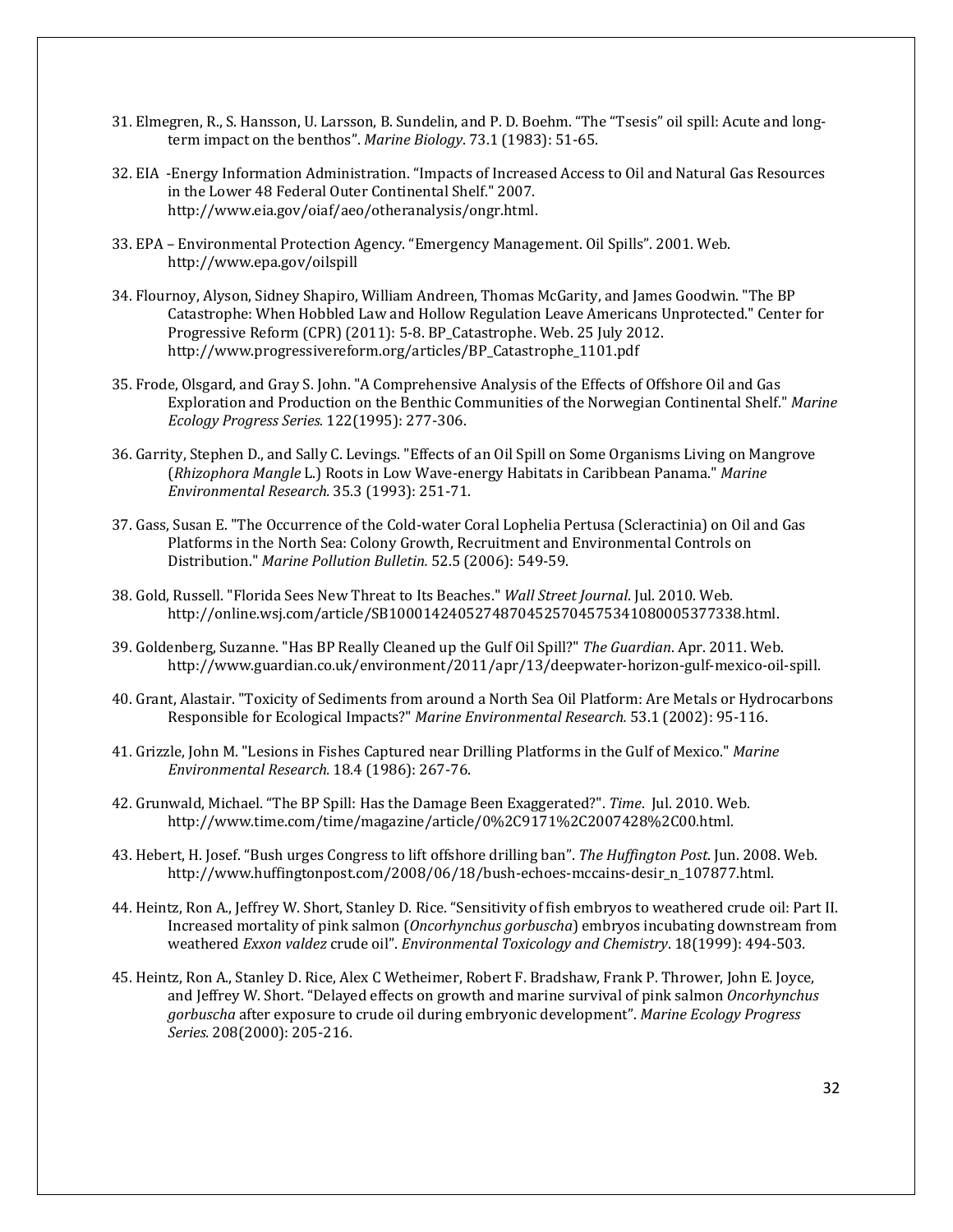- 46. Holdway, Douglas A. "The Acute and Chronic Effects of Wastes Associated with Offshore Oil and Gas Production on Temperate and Tropical Marine Ecological Processes." *Marine Pollution Bulletin* 44.3 (2002): 185‐203.
- 47. Hopey, Don. "Choice is more oil or more risk to coast". Pittsburgh Post-Gazette. [un. 2008. Web. http://www.post‐gazette.com/stories/news/politics‐national/choice‐is‐more‐oil‐or‐more‐risk‐to‐ coast‐400352/?print=1.
- 48. Howarth, Robert W., and John M. Teal. "Oil Spill Studies: A Review of Ecological Effects." *Environmental Management.* 8.1 (1984): 27-44.
- 49. H.R.52, "Oil Pollution Environmental Review Act", Jan. 2011.

Web. http://www.gpo.gov/fdsys/pkg/BILLS‐ 112hr52ih/pdf/BILLS‐112hr52ih.pdf 

- 50. Ivanovich, David, and Kristen Hays. "Offshore drilling safer, but small spills routine". *Houstin Chronicle*. Jul. 2008. Web. <http://www.chron.com/business/article/Offshore-drilling-safer-but-small-spillsroutine‐1589037.php>
- 51. Jilani, Zaid. "Rep. Taylor Downplays Gulf Oil Disaster By Comparing It To Spilt 'Chocolate Milk'". *Think Progress*. May 2010. Web. http://thinkprogress.org/politics/2010/05/03/94847/mississippi‐ congressman‐oil‐chocolate.
- 52. Kinako, Pius D.S. "Short-term Effects of Oil Pollution on Species Numbers and Productivity of a Simple Terrestrial Ecosystem." *Environmental Pollution Series A, Ecological and Biological.* 26.2 (1981): 87‐ 91.
- 53. Lee, Richard F., and David S. Page. "Petroleum Hydrocarbons and Their Effects in Subtidal Regions after Major Oil Spills." Marine Pollution Bulletin. 34.11 (1997): 928-40.
- 54. Leighton, FA, DB Peakall, and RG Butler. "Heinz-body hemolytic anemia from the ingestion of crude oil: a primary toxic effect in marine birds". Science. 220.4599(1983): 871-873.
- 55. Lessard, R. R., and G. DeMarco. "The Significance of Oil Spill Dispersants". *Spill Science and Technology Bulletin*. 6.1(2000): 69‐68.
- 56. Lefton, Rebecca, and Daniel J. Weiss. "Oil Dependence is a Dangerous Habit". *Center for American Progress*. Jan. 2010. Web. http://www.americanprogress.org/issues/2010/01/oil\_imports\_security.html.
- 57. LifeScience Staff. Poll: 51 Percent of Americans Oppose Offshore Oil Drilling. *LiveScience* (2010). Web. http://www.livescience.com/9925‐poll‐51‐percent‐americans‐oppose‐offshore‐oil‐drilling.html.
- 58. Llanos, Miguel. "44 Oil Spills Found in Southeast Louisiana." *MSNBC.* Sept. 2005. Web. http://www.msnbc.msn.com/id/9365607/#.T9FT‐dWvjjU.
- 59. Mason, Joseph. "The Economic Contribution of Increased Offshore Oil Exploration and Production to Regional and National Economies". American *Energy Alliance*. Feb. 2009. Web. http://www.americanenergyalliance.org/images/aea\_offshore\_updated\_final.pdf.
- 60. Muschenheim, DK, TG Milligan, and DC Gordon Jr. "New technology and suggested methodologies for monitoring particulate wastes discharged from offshore oil and gas drilling platforms and their effects on the benthic boundary layer environment". *Canadian technical report of fisheries and cquatic sciences.* 1995. Web.

http://md1.csa.com/partners/viewrecord.php?requester=gs&collection=ENV&recid=3912715&q=i mpacts+of+drilling+platforms&uid=791840493&setcookie=yes.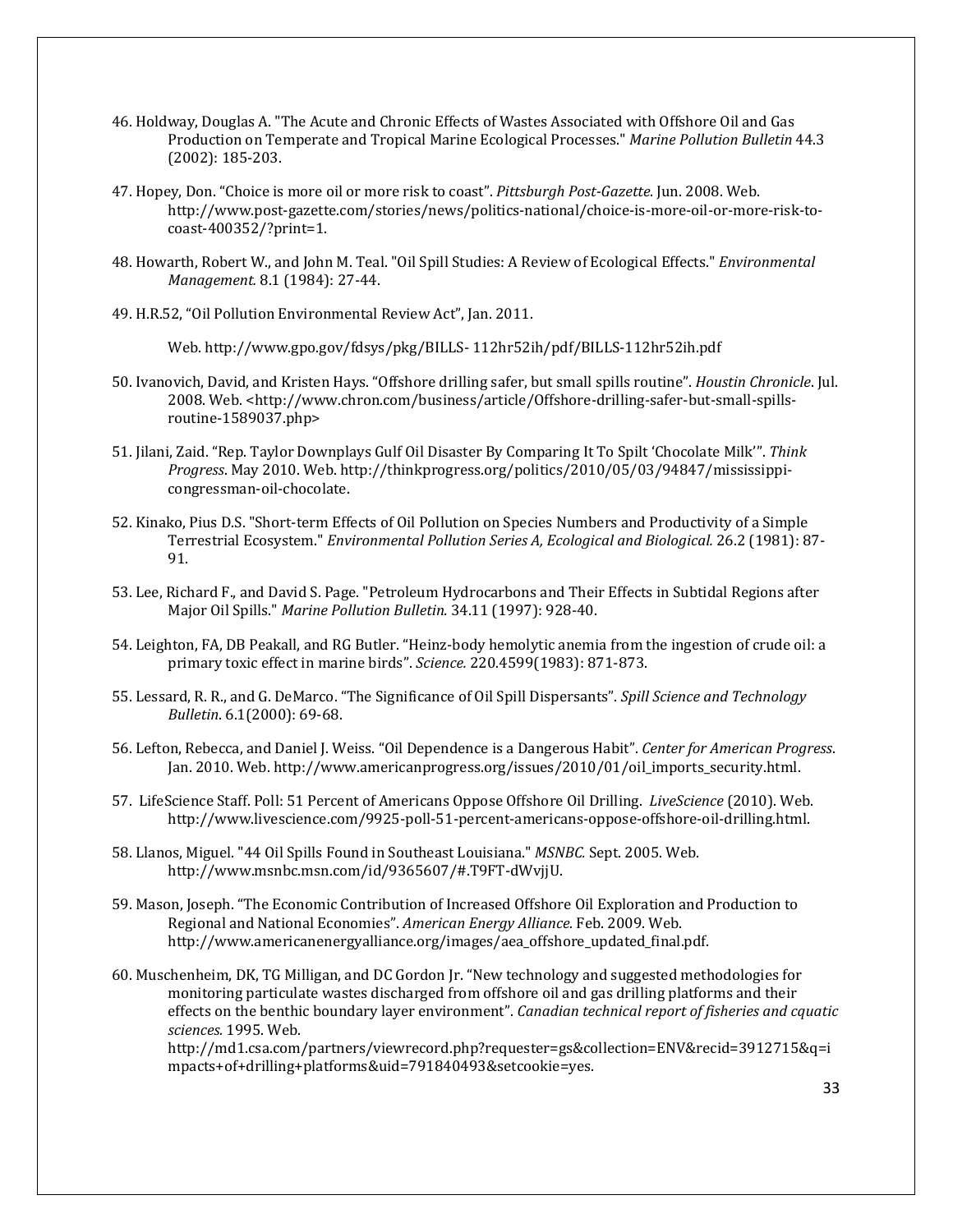61. Neff, J. M., M. H. Bothner, N. J. Maciolek, and J. F. Grassle. "Impacts of Exploratory Drilling for Oil and Gas on the Benthic Environment of Georges Bank." *Marine Environmental Research* 27.2 (1989): 77-114.

62. NEPA policy – Categorical Exclusion reviews, Bureau of Ocean Energy Management, Regulation and Enforcement. Web. http://www.boemre.gov/compliance/nepa/policy/ce/index.htm 

63. National Environmental Policy Act Handbook, U.S. Bureau of Land Management. Jan. 2008. Web

http://www.blm.gov/pgdata/etc/medialib/blm/wo/Information\_Resources\_Management/policy/bl m\_handbook.Par.24487.File.dat/h1790‐1‐2008‐1.pdf 

- 64. NOAA National Oceanic and Atmospheric Administration. "NOAA Re-opens One-Third of Closed Gulf Fishing Area." *NOAA ‐ National Oceanic and Atmospheric Administration*. Jul. 2010. Web. http://www.noaanews.noaa.gov/stories2010/20100722\_reopening.html.
- 65. NOIA National Ocean Industries Association. "About NOIA". 2012. Web. http://www.noia.org/website/article.asp?id=123.

66. OCEANA- Impacts of Offshore Drilling, 2012. Web. http://oceana.org/en/our-work/stop-oceanpollution/oil‐pollution/learn‐act/impacts‐of‐offshore‐drilling 

- 67. Peek, Liz. "The Argument for Offshore Drilling". The Sun. Aug. 2008. Web. http://www.nysun.com/business/the-argument-for-offshore-drilling/83187.
- 68. Piatt, John F., Calvin J Lensink, William Butler, Marshal Kenziorek, and David R. Nysewander. "Immediate impact of the 'Exxon Valdez' oil spill on marine birds". The Auk. 107.2(1990): 387-397.
- 69. Radke, Bill. "Former Shell head: more offshore drilling". *American Public Media Marketplace*. May 2010. Web. http://www.marketplace.org/topics/business/bp-spill-ripples/former-shell-head-moreoffshore‐drilling.
- 70. Raines, Ben. "Shell Spills 13,000 Gallons While Drilling near Deepwater Horizon Site". Al.com. Press-*Register*. Dec. 2011. Web. http://blog.al.com/live/2011/12/shell\_spills\_7000\_gallons\_of\_o.html
- 71. Reporting Exemptions for Oil Spills | Emergency Management | US EPA." EPA. Environmental Protection Agency, n.d. Web. 22 July 2012. <http://www.epa.gov/oem/content/reporting/oilexem.htm
- 72. Risk Impact/Probability Chart." Project Management Tools from MindTools.com. N.p., n.d. Web. July 2012. <http://www.mindtools.com/pages/article/newPPM\_78.htm
- 73. Shigenaka, Gary. "Effects of Oil in the Environment Ch. 27." *Science Direct*. Nov. 2010. Web. ttp://www.sciencedirect.com/science/article/pii/B9781856179430100279.
- 74. Singer, Michael M., Saji George, Diana Benner, Susan Jacobson, Ronald S. Tjeerdema, Michael L. Sowby. "Comparative toxicity of two oil dispersants to the early life stages of two marine species". *Environmental Toxicology and Chemistry*. 12.10(1993):1855‐1863.
- 75. Smith, Eric. "Offshore oil drilling might make environmental sense". *The Washington Post*. Apr. 2010. Web. http://www.washingtonpost.com/wp‐dyn/content/article/2010/04/01/AR2010040102800.html.
- 76. Snowden, RJ, and I.K.E. Ekweozor. "The Impact of a Minor Oil Spillage in the Estuarine Niger Delta." *Marine Pollution Bulletin*. 18.11(1987): 595‐599.
- 77. Southern Environmental Law Center. "Government Approval Of New Deepwater Oil Drilling Ignores Gulf Disaster." *Southern Environmental Law Center Newsroom Press Release.* Jun 2011. Web.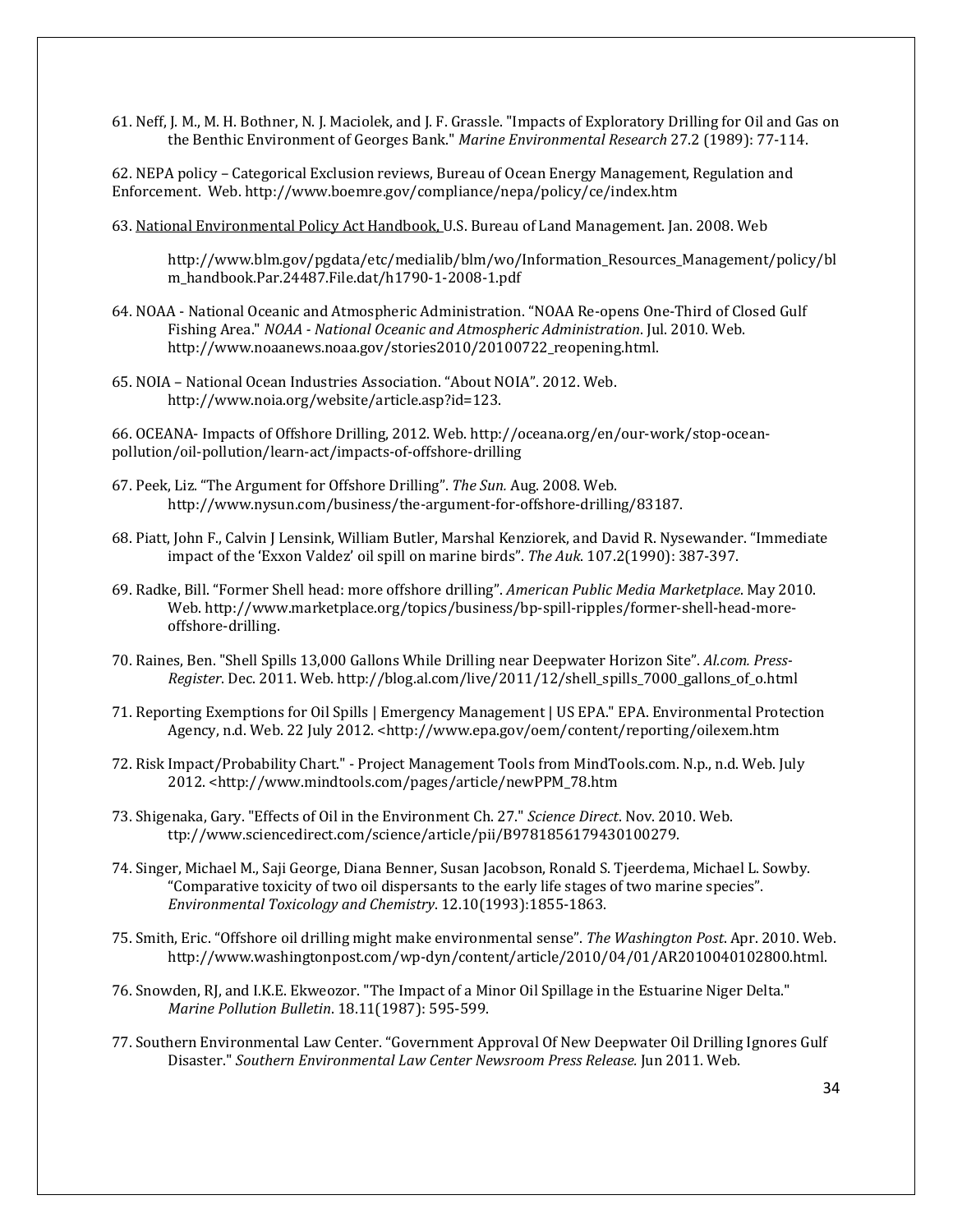http://www.southernenvironment.org/newsroom/press\_releases/government\_approval\_of\_new\_de epwater\_oil\_drilling\_ignores\_gulf\_disaster/%20. 

- 78. Thompkins, C., "Types of Oil". *Thomko Petro Chemical Blog*. 2011. Web. http://thomko.squarespace.com/types‐of‐oil
- 79. Timeline of Energy & Fuel." Timeline of Energy & Fuel. N.p., n.d. Web. July 2012. http://donsnotes.com/environment/energy‐timeline.html
- 80. Times-Picayune Staff. "Gulf seafood industry sputters back to life, a year after oil spill". *Nola.com*. Apr. 2010. Web. http://www.nola.com/news/gulf-oilspill/index.ssf/2011/04/gulf\_seafood\_industry\_sputters.html.

81. The Code of Federal Regulation, Section 1508.18. Cornell University Law School. Web. http://www.law.cornell.edu/cfr/text/40/1508.18 

82. Toro, Dominic M. Di, Joy A McGrath, and William A. Stubblefield. "Predicting the toxicity of neat and weathered crude oil: Toxic potential and the toxicity of saturated mixtures. *Environmental Chemistry*. 26.1(2007): 24-36.

83. United States Cong. Connolly, Gerry. "Connolly Bill Requires Full Environmental Study for Offshore Drilling Plans". 17 June 2010. Web.

http://connolly.house.gov/index.cfm?sectionid=44&parentid=6&sectiontree=6,44&itemid=364

- 84. United States White House. Executive Office of the President of the United States, "Report Regarding the Minerals Management Service's National Environmental Policy Act Policies, Practices, and Procedures as They Relate to Outer Continental Shelf Oil and Gas Exploration and Development", August, 16th, 2012.
- 85. U.S. Congress H.R.52 OPERA." H.R.52: OPERA. N.p., n.d. Web. July 2012. http://www.opencongress.org/bill/112‐h52/show

- 86. Union of Concerned Scientist. "The Minerals Management Service: Bad Science in the Name of Private Interests." August, 2010 http://www.ucsusa.org/scientific\_integrity/abuses\_of\_science/mms‐badscience.html
- 87. Welch, Rick Jervis, William M., and Richard Wolf. "Worth the risk? Debate on offshore drilling heats up." *USA Today*. Jul 2008. Web. http://www.usatoday.com/money/industries/energy/2008‐07‐13‐offshore‐ drilling\_N.htm.
- 88. Wiese, Francis K., W. A. Montevecchi, G. K. Davoren, F. Huettmann, A. W. Diamond, and J. Linke. "Seabirds at Risk around Offshore Oil Platforms in the North-west Atlantic." *Marine Pollution Bulletin* 42.12 (2001): 1286‐1290.

i Delille, D. Delille, B., and E. Pelletier. "Effectiveness of Bioremediation of Crude Oil Contaminated Subantarctic Intertidal Sediment: The Microbial Response." *SpringerLink*. Springer Science Business Media, n.d. Web. 12 June 2012. http://www.springerlink.com/content/w9g9xf146rddv3fk/

ii Kingston, Paul F. "Long‐Term Environmental Impact of Oil Spills." Centre for Marine Biodiversity and Biotechnology, Department of Biological Sciences, Heriot‐Watt University, Riccarton, Edinburgh EH14 4AS, Scotland, UK. 9 May 2002. Web. http://www.sciencedirect.com/science/article/pii/S1353256102000518